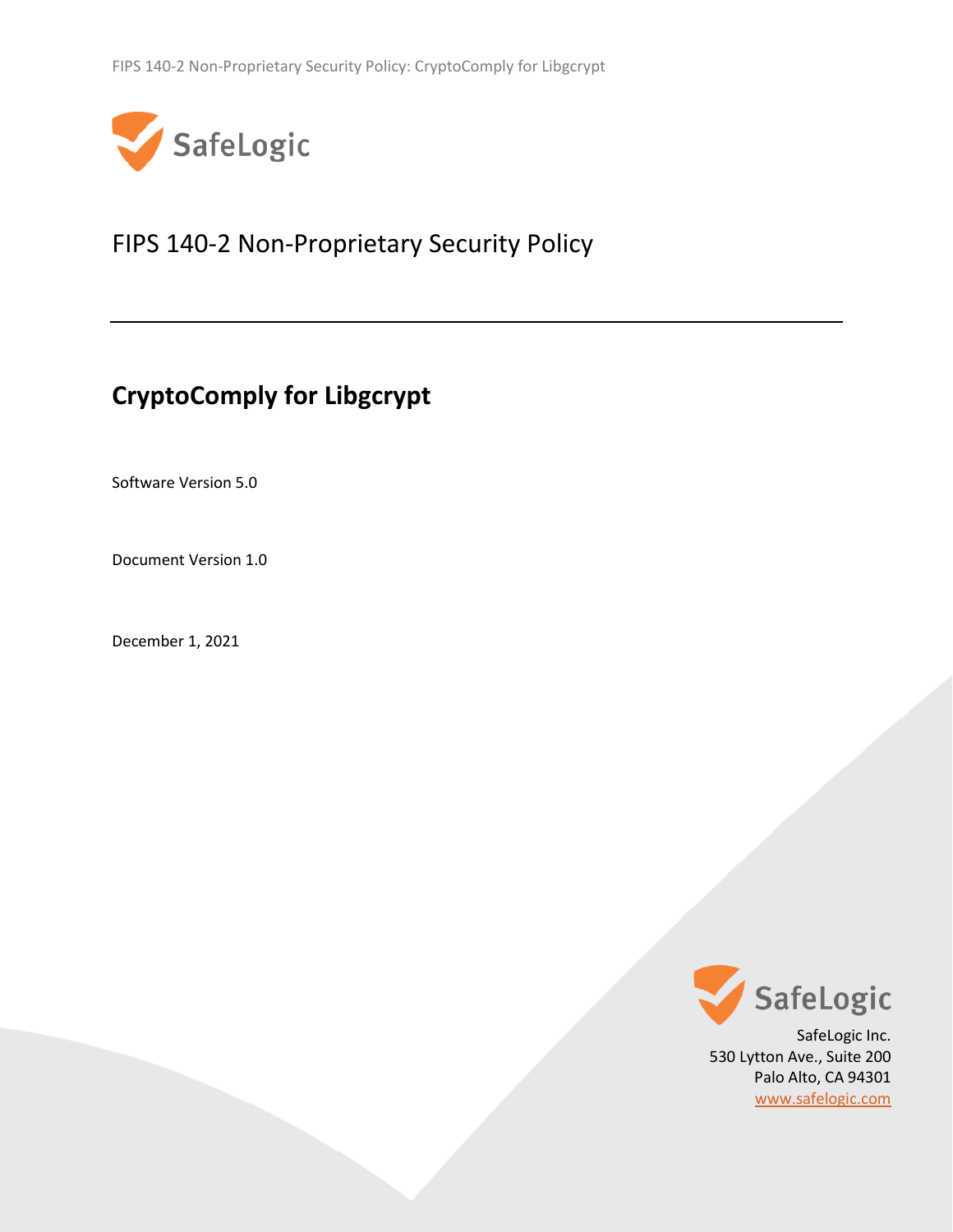# <span id="page-1-0"></span>**Overview**

This document provides a non-proprietary FIPS 140-2 Security Policy for CryptoComply for Libgcrypt.

SafeLogic's CryptoComply for Libgcrypt is designed to provide FIPS 140-2 validated cryptographic functionality and is available for licensing. For more information, visit [www.safelogic.com/software.](http://www.safelogic.com/software)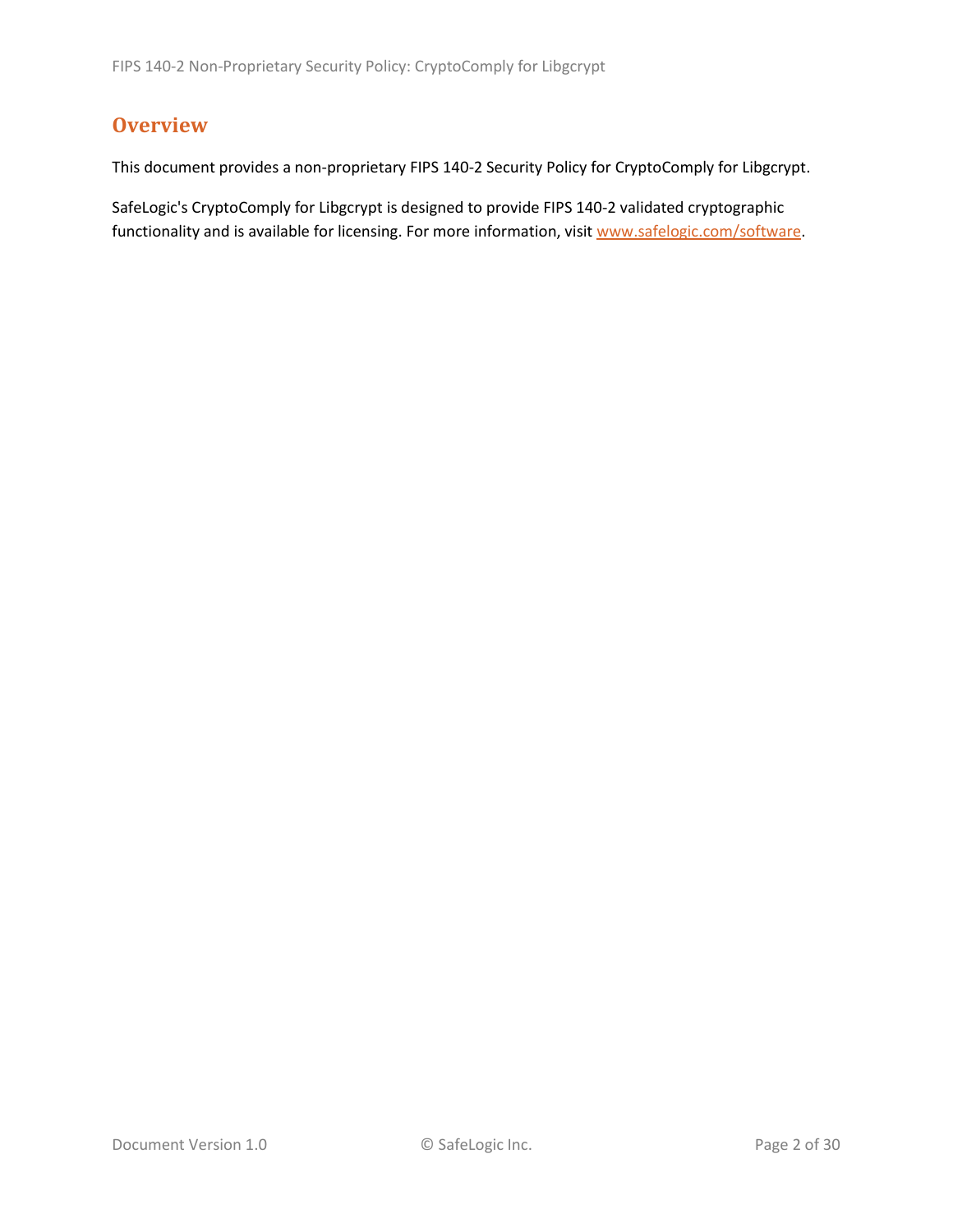# **Table of Contents**

| $\mathbf{1}$   |       |  |  |  |  |  |
|----------------|-------|--|--|--|--|--|
|                | 1.1   |  |  |  |  |  |
|                | 1.2   |  |  |  |  |  |
|                | 1.3   |  |  |  |  |  |
|                | 1.4   |  |  |  |  |  |
| $\overline{2}$ |       |  |  |  |  |  |
|                | 2.1   |  |  |  |  |  |
|                | 2.1.1 |  |  |  |  |  |
|                | 2.1.2 |  |  |  |  |  |
|                | 2.1.3 |  |  |  |  |  |
|                | 2.1.4 |  |  |  |  |  |
|                | 2.1.5 |  |  |  |  |  |
|                | 2.2   |  |  |  |  |  |
|                | 2.2.1 |  |  |  |  |  |
|                | 2.2.2 |  |  |  |  |  |
|                | 2.2.3 |  |  |  |  |  |
|                | 2.2.4 |  |  |  |  |  |
|                | 2.2.5 |  |  |  |  |  |
|                | 2.3   |  |  |  |  |  |
|                | 2.4   |  |  |  |  |  |
|                | 2.4.1 |  |  |  |  |  |
|                | 2.4.2 |  |  |  |  |  |
|                | 2.5   |  |  |  |  |  |
|                | 2.6   |  |  |  |  |  |
|                | 2.6.1 |  |  |  |  |  |
|                | 2.7   |  |  |  |  |  |
|                | 2.7.1 |  |  |  |  |  |
|                | 2.7.2 |  |  |  |  |  |
|                | 2.7.3 |  |  |  |  |  |
|                | 2.7.4 |  |  |  |  |  |
|                | 2.8   |  |  |  |  |  |
|                | 2.8.1 |  |  |  |  |  |
|                | 2.8.2 |  |  |  |  |  |
| 3              |       |  |  |  |  |  |
|                | 3.1   |  |  |  |  |  |
|                | 3.2   |  |  |  |  |  |
|                | 3.2.1 |  |  |  |  |  |
| 4              |       |  |  |  |  |  |
|                | 4.1   |  |  |  |  |  |
|                | 4.2   |  |  |  |  |  |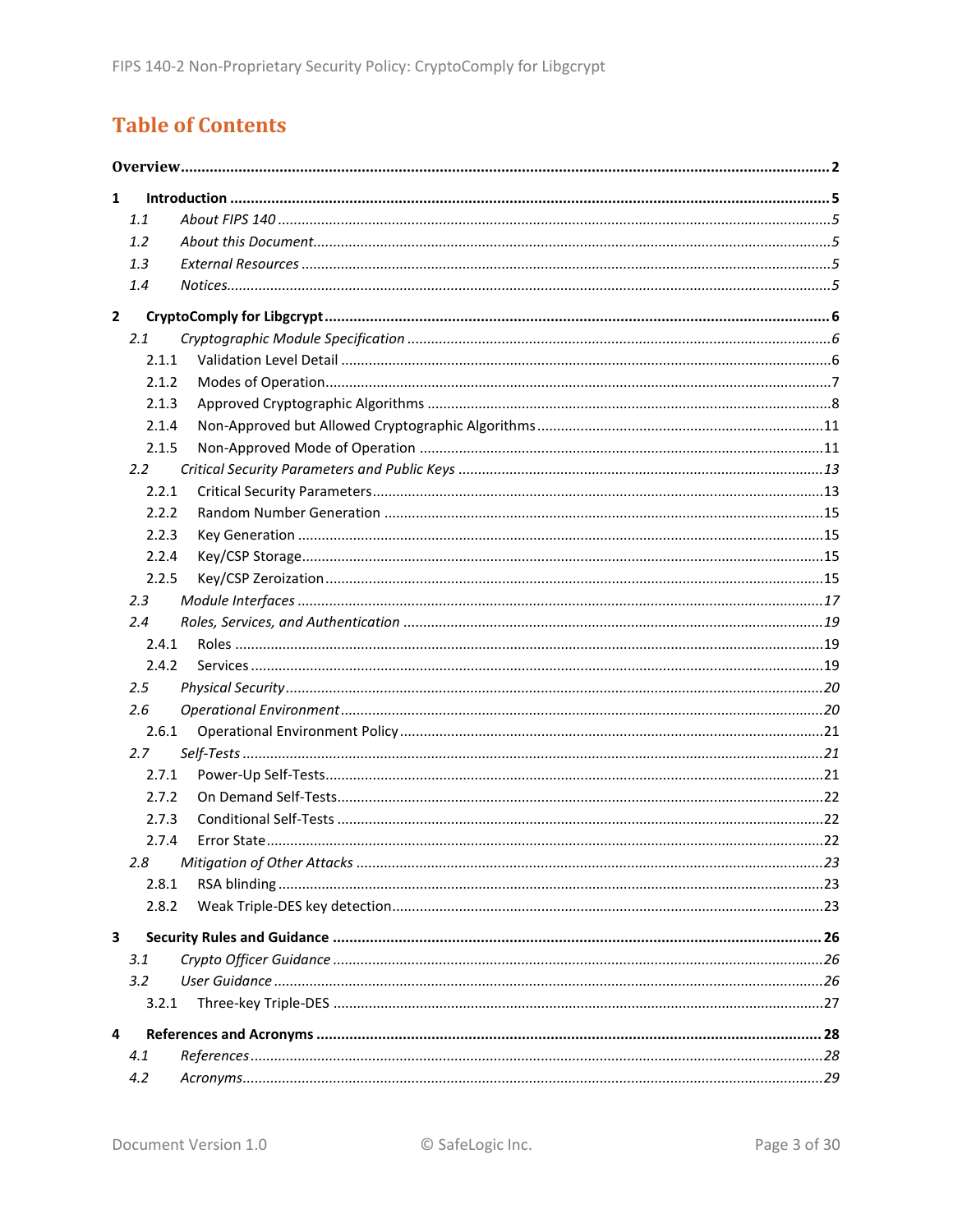# **List of Tables**

# **List of Figures**

|--|--|--|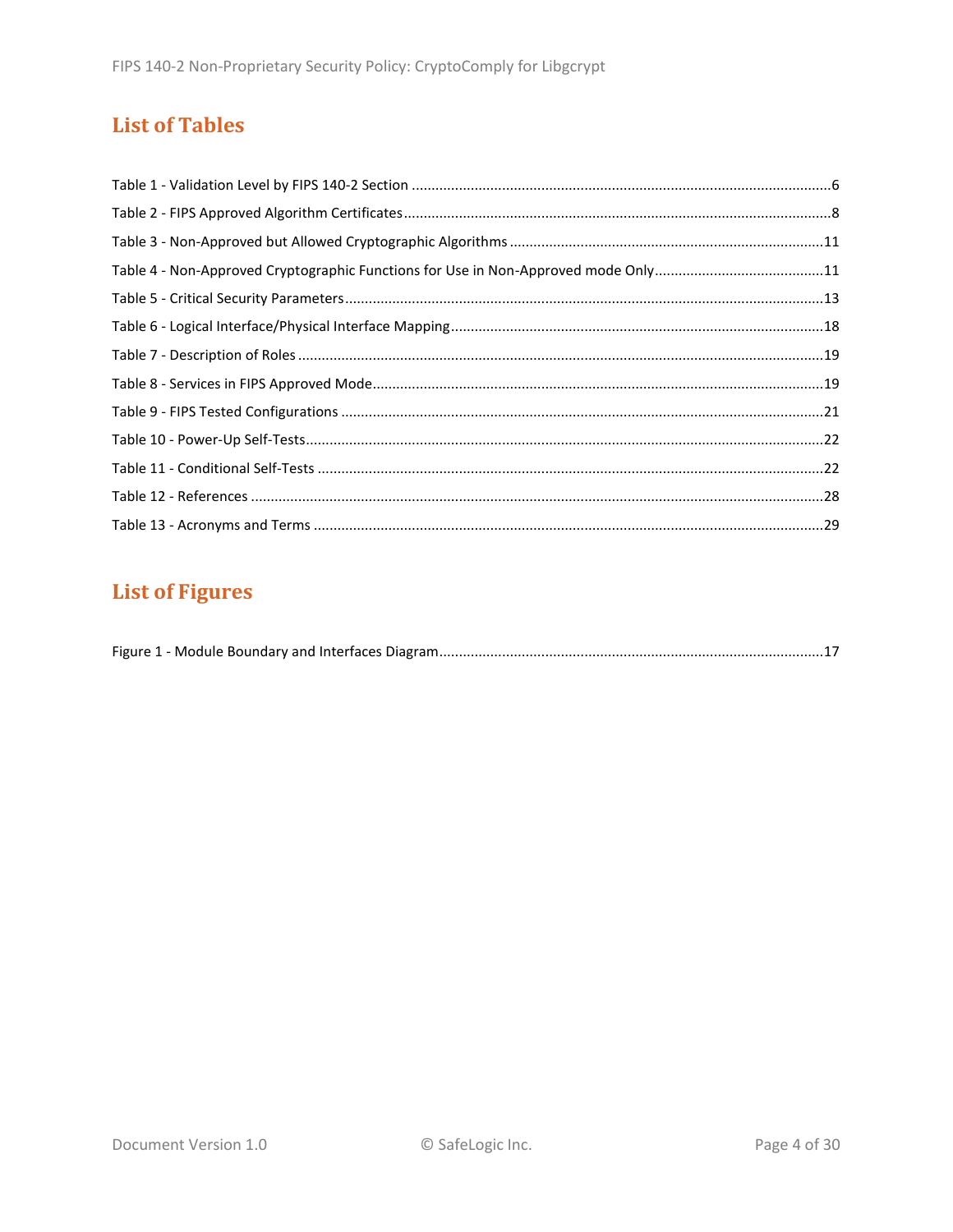# <span id="page-4-0"></span>**1 Introduction**

## <span id="page-4-1"></span>**1.1 About FIPS 140**

Federal Information Processing Standards Publication 140-2 — Security Requirements for Cryptographic Modules specifies requirements for cryptographic modules to be deployed in a Sensitive but Unclassified environment. The National Institute of Standards and Technology (NIST) and Canadian Centre for Cyber Security (CCCS) Cryptographic Module Validation Program (CMVP) run the FIPS 140 program. The National Voluntary Laboratory Accreditation Program (NVLAP) accredits independent testing labs to perform FIPS 140 testing; the CMVP validates modules meeting FIPS 140 validation. *Validated* is the term given to a module that is documented and tested against the FIPS 140 criteria.

More information is available on the CMVP website at [https://csrc.nist.gov/projects/cryptographic](https://csrc.nist.gov/projects/cryptographic-module-validation-program)[module-validation-program.](https://csrc.nist.gov/projects/cryptographic-module-validation-program)

## <span id="page-4-2"></span>**1.2 About this Document**

This non-proprietary Cryptographic Module Security Policy for CryptoComply for Libgcrypt from SafeLogic Inc. ("SafeLogic") provides an overview of the product and a high-level description of how it meets the overall Level 1 security requirements of FIPS 140-2.

CryptoComply for Libgcrypt may also be referred to as the "module" in this document.

### <span id="page-4-3"></span>**1.3 External Resources**

The SafeLogic website [\(www.safelogic.com\)](http://www.safelogic.com/) contains information on SafeLogic services and products. The Cryptographic Module Validation Program website contains links to the FIPS 140-2 certificate and SafeLogic contact information.

## <span id="page-4-4"></span>**1.4 Notices**

This document may be freely reproduced and distributed in its entirety without modification.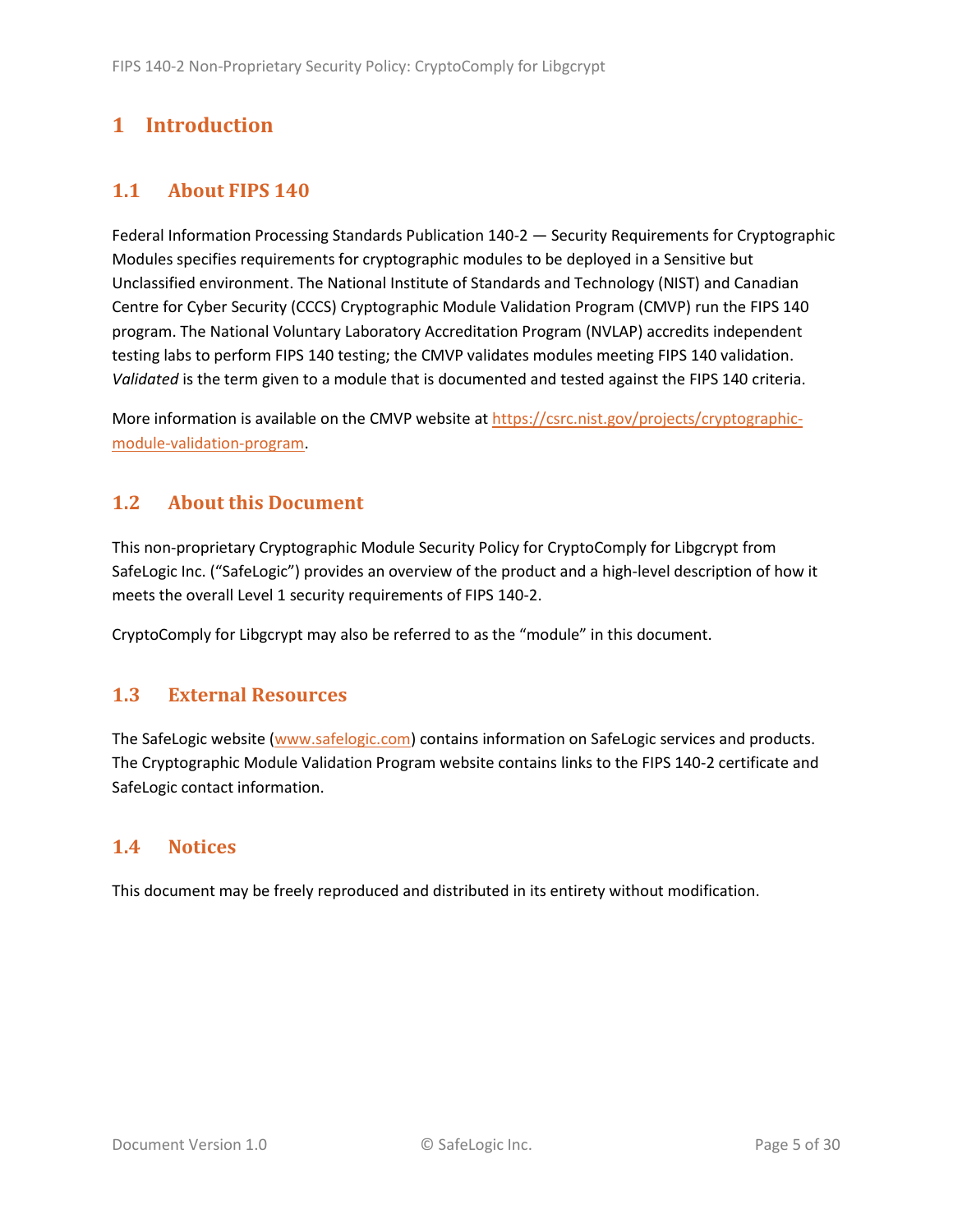# <span id="page-5-0"></span>**2 CryptoComply for Libgcrypt**

# <span id="page-5-1"></span>**2.1 Cryptographic Module Specification**

CryptoComply for Libgcrypt is a software library designed to provide FIPS 140-2 validated cryptographic functionality and is available for licensing.

The module's software version is [5.0.](#page-0-1) The module provides cryptographic services to applications running in the user space of the underlying operating system through an application program interface (API).

The module is a software module that relies on the physical characteristics of the host platform. The module's physical boundary is defined by the enclosure of the host platform, which is the General Purpose Device that the module is installed on. For the purposes of FIPS 140-2 validation, the module's embodiment type is defined as multi-chip standalone.

The module's logical cryptographic boundary is the shared library file and its integrity check file as listed below:

- libgcrypt.so.11
- libgcrypt.so.11.hmac

### <span id="page-5-2"></span>**2.1.1 Validation Level Detail**

The following table lists the module's level of validation for each area in FIPS 140-2:

#### **Table 1 - Validation Level by FIPS 140-2 Section**

| <b>FIPS 140-2 Section Title</b>                            | <b>Validation Level</b> |
|------------------------------------------------------------|-------------------------|
| Cryptographic Module Specification                         |                         |
| Cryptographic Module Ports and Interfaces                  |                         |
| Roles, Services, and Authentication                        | 1                       |
| Finite State Model                                         | 1                       |
| <b>Physical Security</b>                                   | N/A                     |
| <b>Operational Environment</b>                             | 1                       |
| Cryptographic Key Management                               | 1                       |
| Electromagnetic Interference/Electromagnetic Compatibility | 1                       |
| Self-Tests                                                 | 1                       |
| Design Assurance                                           | 3                       |
| <b>Mitigation of Other Attacks</b>                         | 1                       |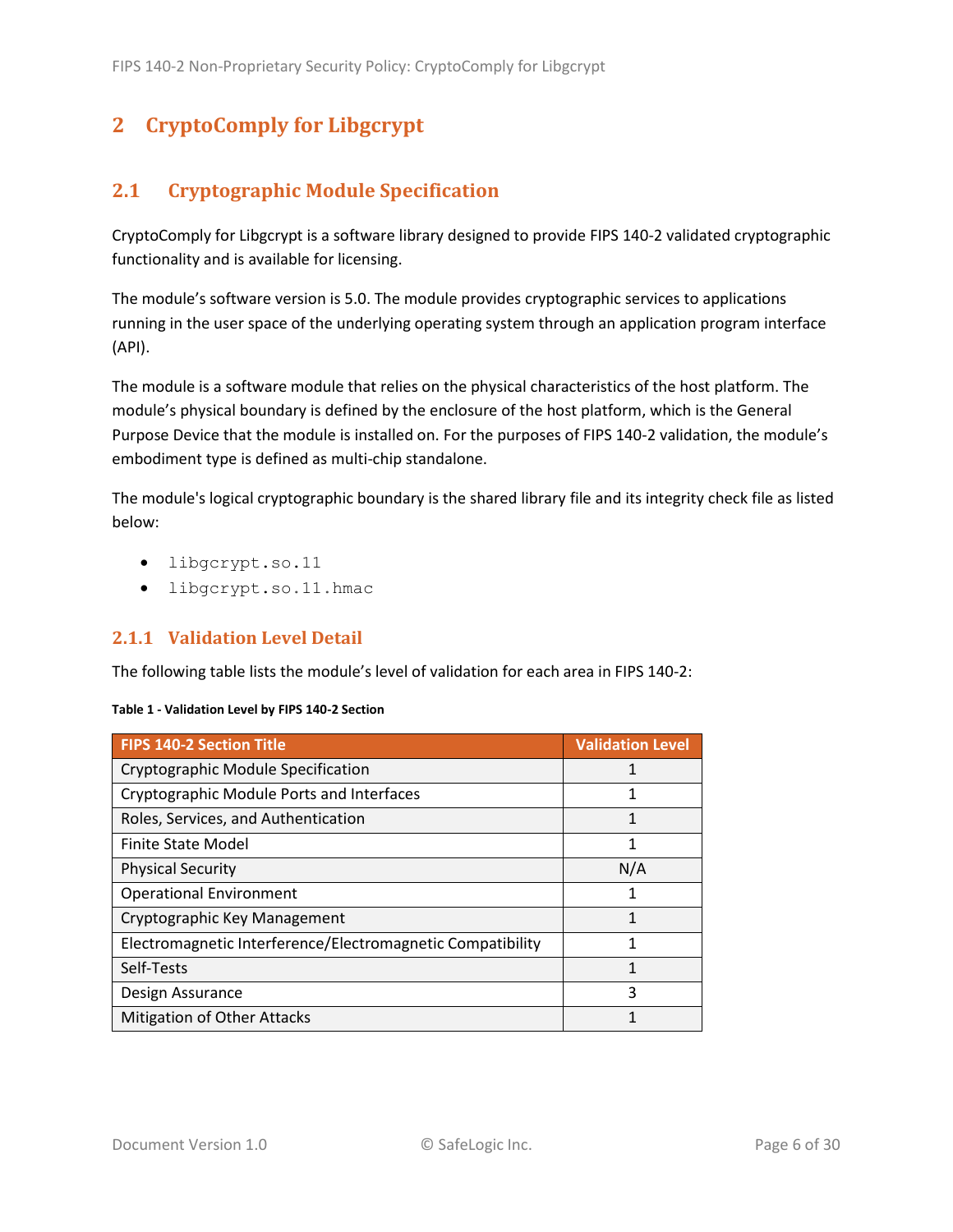### <span id="page-6-0"></span>**2.1.2 Modes of Operation**

The module supports two modes of operation: FIPS Approved mode and non-Approved mode.

The mode of operation in which the module is operating can be determined by:

- If the file /proc/sys/crypto/fips enabled exists and contains a numeric value other than 0, the module is put into FIPS Approved mode at initialization time.
- If the file /etc/gcrypt/fips enabled exists, the module is put into FIPS Approved mode at initialization time. This filename does not depend on any configuration options.

The module turns to the FIPS Approved mode after the initialization and the power-on self-tests have completed successfully.

Using a non-Approved algorithm specified in [Table 4](#page-10-2) will result in the module implicitly entering the non-Approved mode of operation.

The services available in FIPS Approved mode can be found in Section [2.1.3,](#page-7-0) [Table 2.](#page-7-1) The non-Approved but allowed services can be found in Section [2.1.4,](#page-10-0) [Table 3.](#page-10-3) The services available in non-Approved mode can be found in Section [2.1.5,](#page-10-1) [Table 4.](#page-10-2)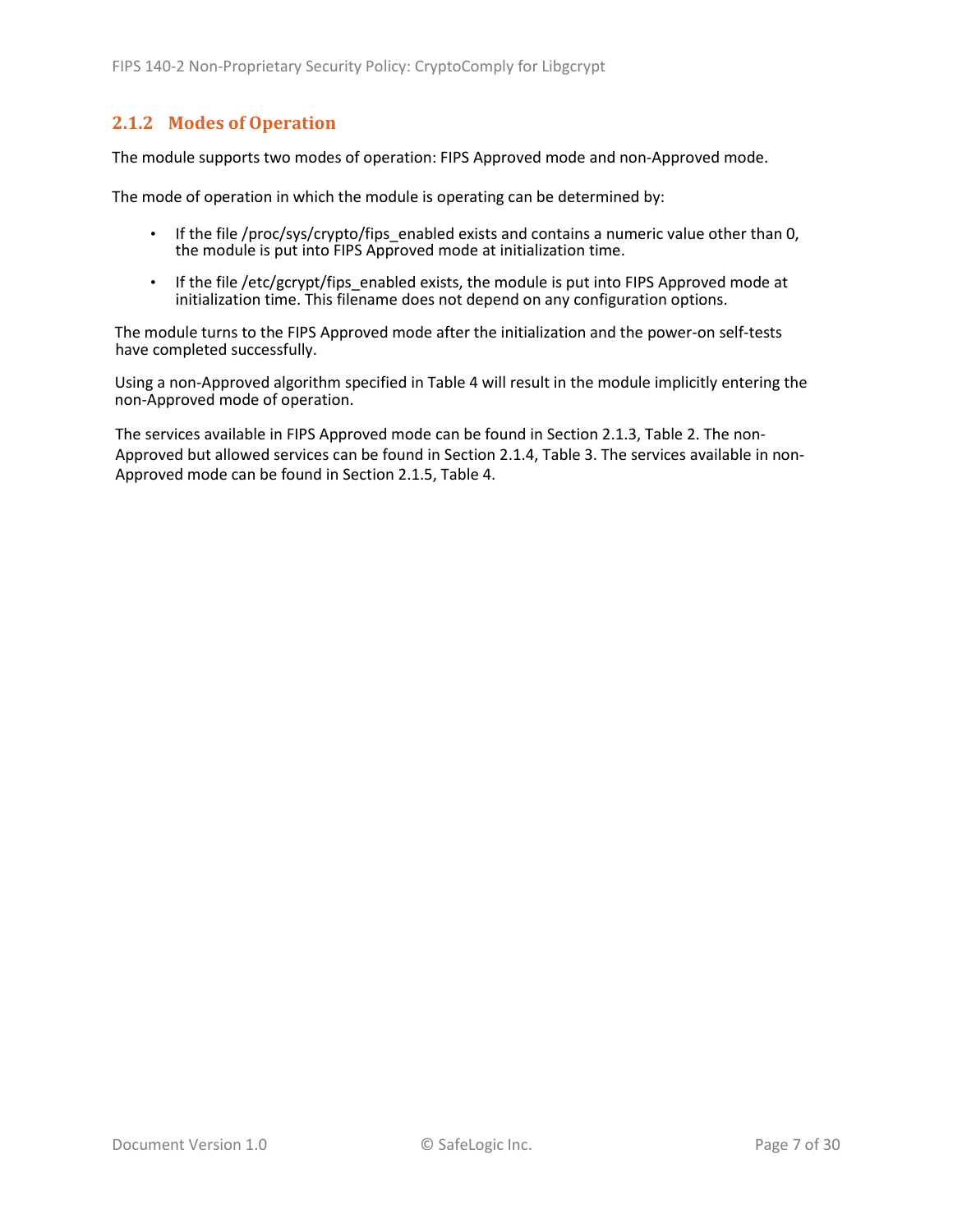## **2.1.3 Approved Cryptographic Algorithms**

The module's cryptographic algorithm implementations have received the following certificate numbers from the Cryptographic Algorithm Validation Program (CAVP).

#### **Table 2 - FIPS Approved Algorithm Certificates**

<span id="page-7-1"></span><span id="page-7-0"></span>

| <b>CAVP Cert.</b> | <b>Algorithm</b> | <b>Standard</b> | <b>Mode/Method</b>                                  | <b>Key Lengths,</b><br><b>Curves or</b><br><b>Moduli</b> | <b>Use</b>                   |
|-------------------|------------------|-----------------|-----------------------------------------------------|----------------------------------------------------------|------------------------------|
| C709              | <b>AES</b>       | <b>FIPS 197</b> | CBC, CFB128, CTR, ECB, OFB                          | 128, 192, 256                                            | Encryption, Decryption       |
|                   |                  | SP 800-38A      |                                                     |                                                          |                              |
| Vendor            | <b>CKG</b>       | SP 800-133      | Asymmetric seeds are the unmodified output of the   |                                                          | <b>Key Generation</b>        |
| affirmed          |                  |                 | SP 800-90A DRBG (ref. SP section 2.2.3) per IG D.12 |                                                          |                              |
| C709              | <b>DRBG</b>      | SP 800-90A      | CTR DRBG using AES 128/192/256 with derivation      | 112, 128, 192,                                           | <b>Random Bit Generation</b> |
|                   |                  |                 | function (with and without prediction resistance)   | 256                                                      |                              |
|                   |                  |                 | Hash DRBG using SHA-1/256/384/512                   |                                                          |                              |
|                   |                  |                 | (with and without predication resistance)           |                                                          |                              |
|                   |                  |                 | HMAC DRBG using HMAC-SHA-1/256/384/512              |                                                          |                              |
|                   |                  |                 | (with and without predication resistance)           |                                                          |                              |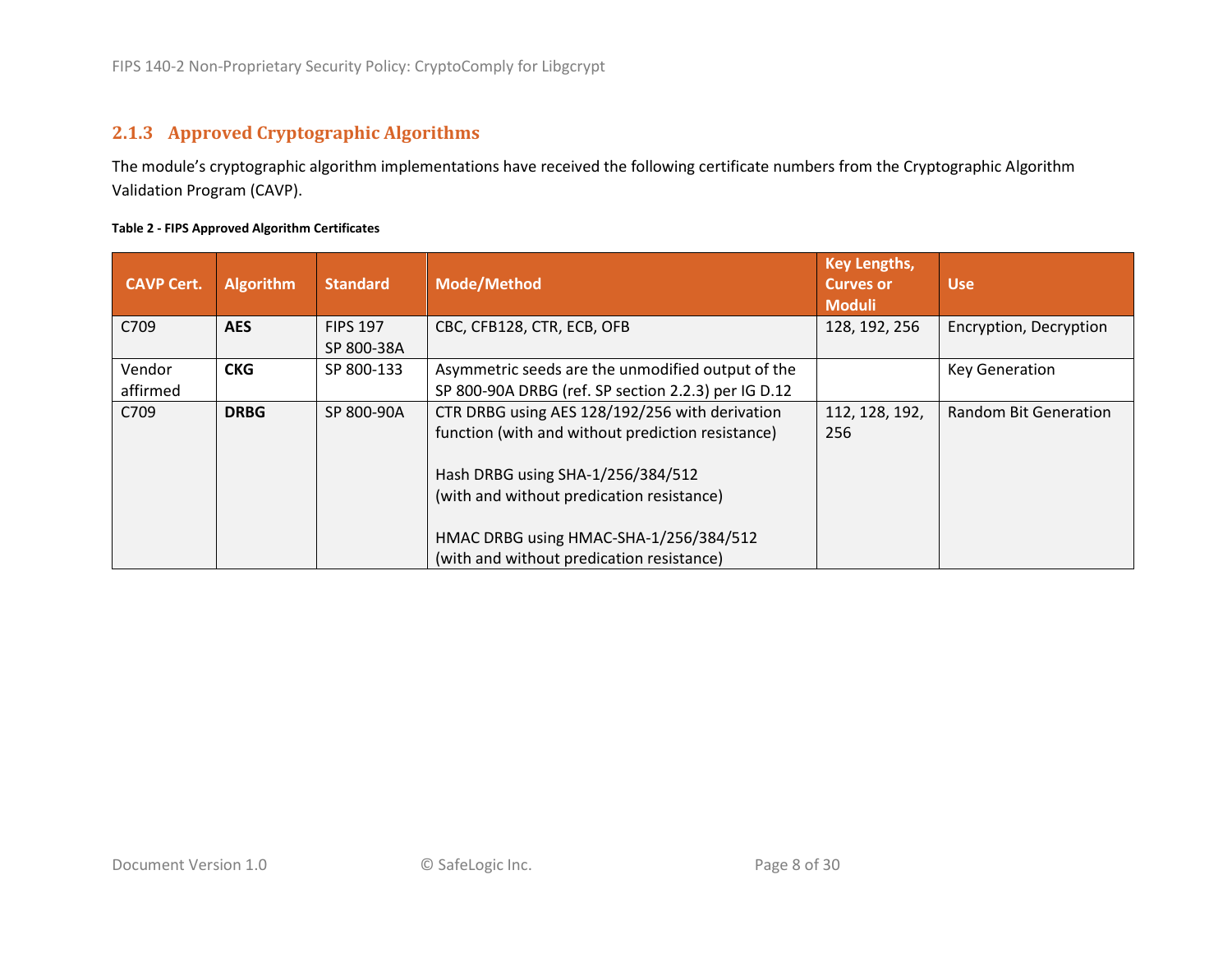| <b>CAVP Cert.</b>                                | <b>Algorithm</b>                                                    | <b>Standard</b> | <b>Key Lengths,</b><br><b>Mode/Method</b><br><b>Curves or</b><br><b>Moduli</b> |                                                                | <b>Use</b>                        |
|--------------------------------------------------|---------------------------------------------------------------------|-----------------|--------------------------------------------------------------------------------|----------------------------------------------------------------|-----------------------------------|
| C709                                             | <b>DSA</b>                                                          | FIPS 186-4      | Key Generation:                                                                |                                                                | <b>Digital Signature Services</b> |
|                                                  |                                                                     |                 | (2048, 224), (2048, 256), (3072, 256)                                          |                                                                |                                   |
|                                                  |                                                                     |                 |                                                                                |                                                                |                                   |
|                                                  |                                                                     |                 | PQGGen, Signature Generation:                                                  |                                                                |                                   |
|                                                  |                                                                     |                 | (2048, 224) (SHA-224)                                                          |                                                                |                                   |
|                                                  |                                                                     |                 | (2048, 256) (SHA-256)                                                          |                                                                |                                   |
|                                                  |                                                                     |                 | (3072, 256) (SHA-256)                                                          |                                                                |                                   |
|                                                  |                                                                     |                 |                                                                                |                                                                |                                   |
|                                                  |                                                                     |                 | <b>Signature Verification:</b>                                                 |                                                                |                                   |
|                                                  |                                                                     |                 | $(1024, 160)$ (SHA-1)                                                          |                                                                |                                   |
|                                                  |                                                                     |                 | (2048, 224) (SHA-224)                                                          |                                                                |                                   |
|                                                  |                                                                     |                 | (2048, 256) (SHA-256)                                                          |                                                                |                                   |
|                                                  |                                                                     |                 | (3072, 256) (SHA-256)                                                          |                                                                |                                   |
| C709                                             | <b>HMAC</b>                                                         | FIPS 198-1      | HMAC-SHA-1                                                                     | KS <bs, ks="BS,&lt;/td"><td><b>HMAC Generation,</b></td></bs,> | <b>HMAC Generation,</b>           |
|                                                  |                                                                     |                 | HMAC-SHA-224                                                                   | KS>BS                                                          | Authentication                    |
|                                                  |                                                                     |                 | HMAC-SHA-256                                                                   |                                                                |                                   |
|                                                  |                                                                     |                 | HMAC-SHA-384                                                                   |                                                                |                                   |
|                                                  |                                                                     |                 | HMAC-SHA-512                                                                   |                                                                |                                   |
|                                                  | FIPS 186-4<br>C709<br><b>RSA</b><br>Key Generation:<br>PKCS #1 v2.1 |                 |                                                                                | <b>Digital Signature Services</b>                              |                                   |
|                                                  |                                                                     | (PSS and        | 2048, 3072 bits (primality per Table C.3)                                      |                                                                |                                   |
|                                                  |                                                                     | <b>PKCS1.5)</b> |                                                                                |                                                                |                                   |
| Signature Generation (PKCS #1 v1.5 and PKCSPSS): |                                                                     |                 |                                                                                |                                                                |                                   |
|                                                  |                                                                     |                 | 2048, 3072 bits (SHA-224, SHA-256, SHA-384, SHA-512)                           |                                                                |                                   |
|                                                  |                                                                     |                 | Signature Verification (PKCS #1 v1.5 and PKCSPSS):                             |                                                                |                                   |
|                                                  |                                                                     |                 | 1024, 2048, 3072 bits (SHA-1, SHA-224, SHA-256, SHA-384, SHA-512)              |                                                                |                                   |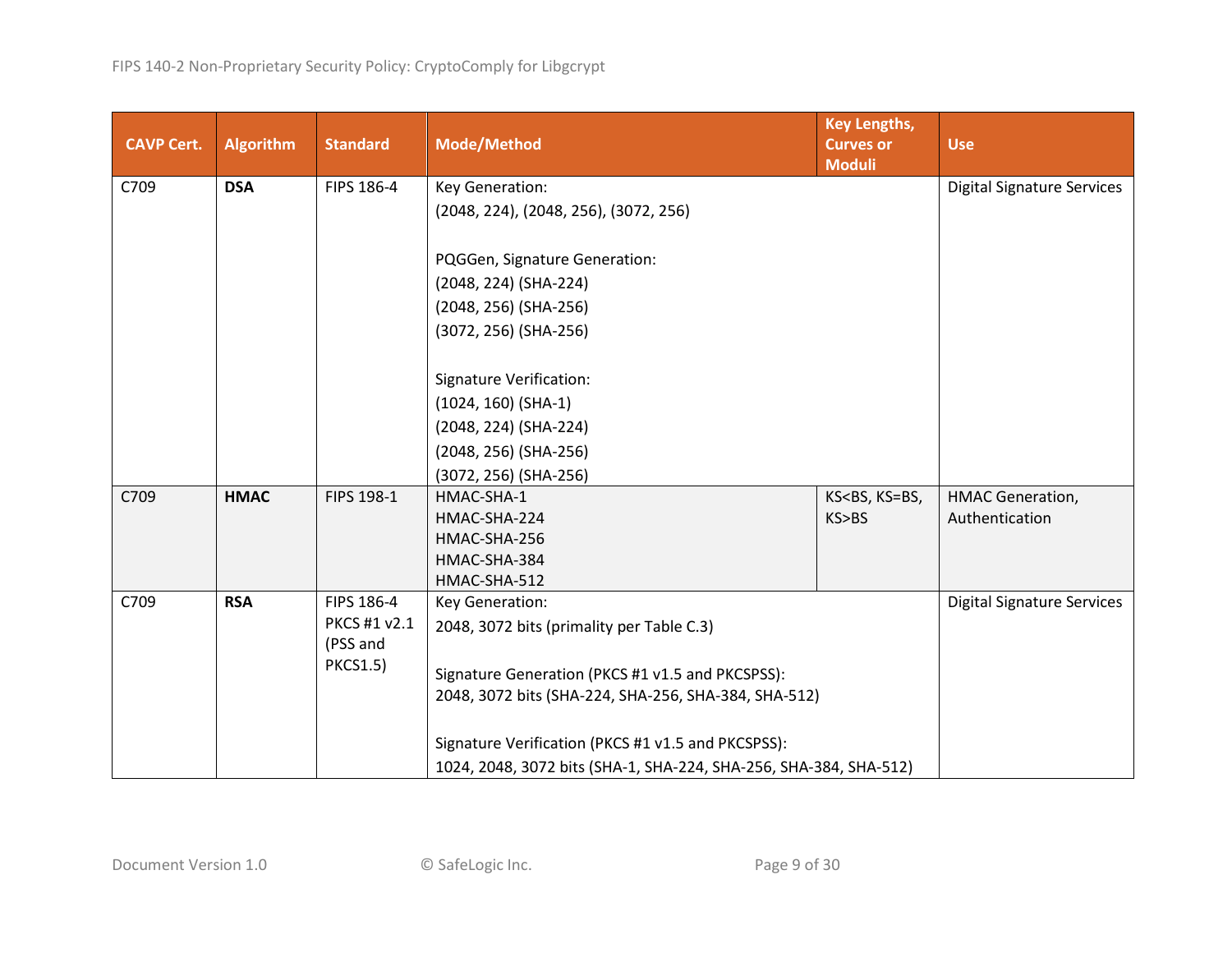| <b>CAVP Cert.</b> | <b>Algorithm</b>  | <b>Standard</b> | <b>Mode/Method</b>        | <b>Key Lengths,</b><br>Curves or<br><b>Moduli</b> | <b>Use</b>                    |
|-------------------|-------------------|-----------------|---------------------------|---------------------------------------------------|-------------------------------|
| C709              | <b>SHS</b>        | FIPS 180-4      | SHA-1                     |                                                   | <b>Digital Signature</b>      |
|                   |                   |                 | <b>SHA-224</b>            |                                                   | Services, non-Digital         |
|                   |                   |                 | <b>SHA-256</b>            |                                                   | <b>Signature Applications</b> |
|                   |                   |                 | <b>SHA-384</b>            |                                                   |                               |
|                   |                   |                 | <b>SHA-512</b>            |                                                   |                               |
| C709              | <b>Triple-DES</b> | SP 800-67       | CBC, CFB64, CTR, ECB, OFB | 2-key <sup>1</sup> , 3-key <sup>2</sup>           | Encryption, Decryption        |

<sup>&</sup>lt;sup>1</sup> Two-key Triple-DES only for legacy decryption

<sup>&</sup>lt;sup>2</sup> Each 3-key Triple-DES key shall not be used to encrypt more than  $2^{16}$  64-bit blocks of data, refer to Security Policy Section [3.2](#page-25-3)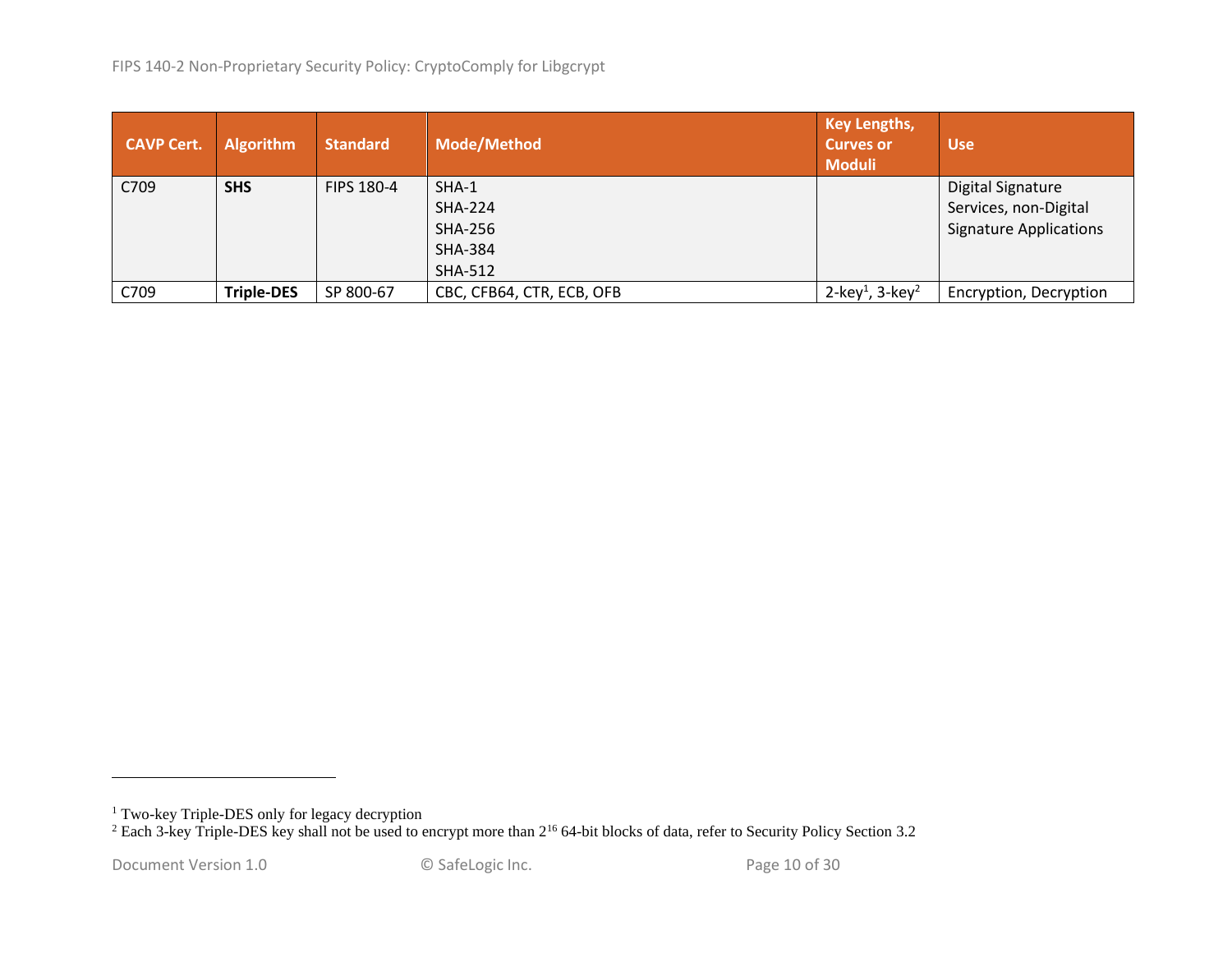### <span id="page-10-0"></span>**2.1.4 Non-Approved but Allowed Cryptographic Algorithms**

The module supports the following FIPS 140-2 non-Approved but allowed algorithms that may be used in the FIPS Approved mode of operation.

<span id="page-10-3"></span>

| Table 3 - Non-Approved but Allowed Cryptographic Algorithms |
|-------------------------------------------------------------|
|-------------------------------------------------------------|

| <b>Algorithm</b> | <b>Use</b>                                                   |
|------------------|--------------------------------------------------------------|
| <b>NDRNG</b>     | Generation of random numbers                                 |
| RSA key wrapping | [IG D.9]                                                     |
|                  | RSA may be used by a calling application as part of a key    |
|                  | encapsulation scheme. Key establishment methodology provides |
|                  | between 112 and 256 bits of encryption strength.             |
|                  | Key sizes $\geq$ 2048 bits                                   |

### <span id="page-10-1"></span>**2.1.5 Non-Approved Mode of Operation**

The module supports a non-Approved mode of operation. The algorithms listed in this section are not to be used by the operator in the FIPS Approved mode of operation. Use of these algorithms will put the module in the non-Approved mode of operation implicitly.

| <b>Algorithm</b>    | <b>Use</b>                                                                 |  |  |  |  |
|---------------------|----------------------------------------------------------------------------|--|--|--|--|
| ARC4                | Encryption and decryption (stream cipher)                                  |  |  |  |  |
| Blowfish            | Encryption and decryption                                                  |  |  |  |  |
| Camellia            | Encryption and decryption                                                  |  |  |  |  |
| CAST5               | Encryption and decryption                                                  |  |  |  |  |
| CRC32               | Cyclic redundancy code                                                     |  |  |  |  |
| <b>CSPRNG</b>       | Cryptographically Secure Pseudorandom Number Generator                     |  |  |  |  |
| <b>DES</b>          | Encryption and decryption (key size of 56 bits)                            |  |  |  |  |
| <b>DSA</b>          | Parameter verification, Parameter/Key generation/Signature generation with |  |  |  |  |
|                     | keys not listed in Table 2                                                 |  |  |  |  |
| El Gamal            | Key pair generation, encryption and decryption, signature generation,      |  |  |  |  |
|                     | signature verification                                                     |  |  |  |  |
| Gost                | 28147 encryption                                                           |  |  |  |  |
|                     | R 34.11-94 hash                                                            |  |  |  |  |
|                     | R 34.11-2012 (Stribog) hash                                                |  |  |  |  |
| <b>IDEA</b>         | Encryption and decryption                                                  |  |  |  |  |
| MD4                 | Hashing                                                                    |  |  |  |  |
| MD5                 | Hashing                                                                    |  |  |  |  |
| OpenPGP S2K Salted  | Password based key derivation compliant with OpenPGP (RFC 4880)            |  |  |  |  |
| and Iterated/salted |                                                                            |  |  |  |  |
| RC <sub>2</sub>     | Encryption and decryption based on RFC 2268                                |  |  |  |  |
| RIPEMD 160          | Hashing                                                                    |  |  |  |  |

#### <span id="page-10-2"></span>**Table 4 - Non-Approved Cryptographic Functions for Use in Non-Approved mode Only**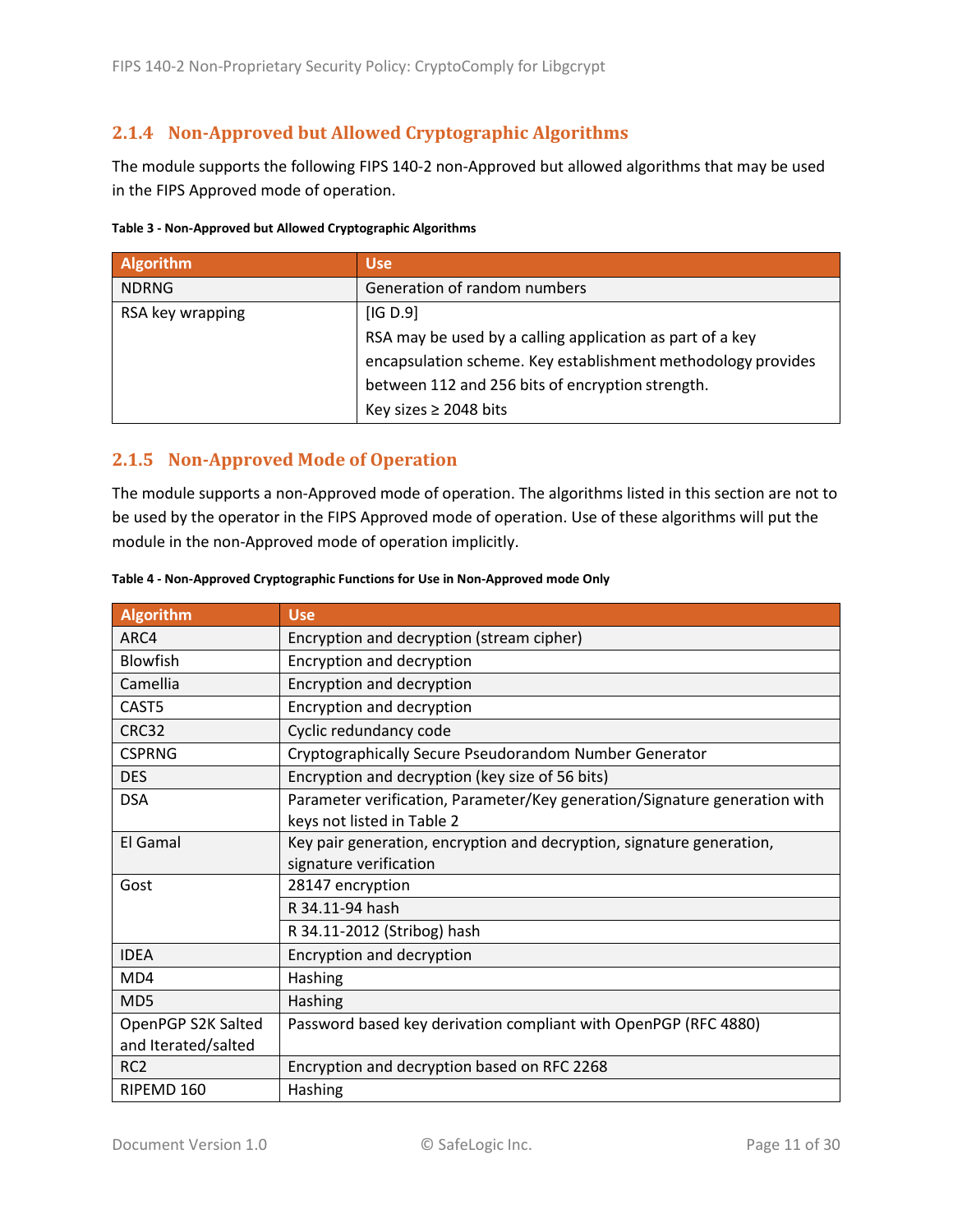| <b>RSA</b>       | Key generation, signature generation, key wrapping: keys < 2048 bits |  |  |  |  |
|------------------|----------------------------------------------------------------------|--|--|--|--|
|                  | Signature verification: keys < 1024 bits                             |  |  |  |  |
| $SHA-1$          | Used for signature generation                                        |  |  |  |  |
| <b>SEED</b>      | Encryption and decryption                                            |  |  |  |  |
| Serpent          | Encryption and decryption                                            |  |  |  |  |
| <b>Tiger</b>     | Hashing                                                              |  |  |  |  |
| Twofish          | Encryption and decryption                                            |  |  |  |  |
| 2-key Triple-DES | Encryption                                                           |  |  |  |  |
| Whirlpool        | <b>Hashing</b>                                                       |  |  |  |  |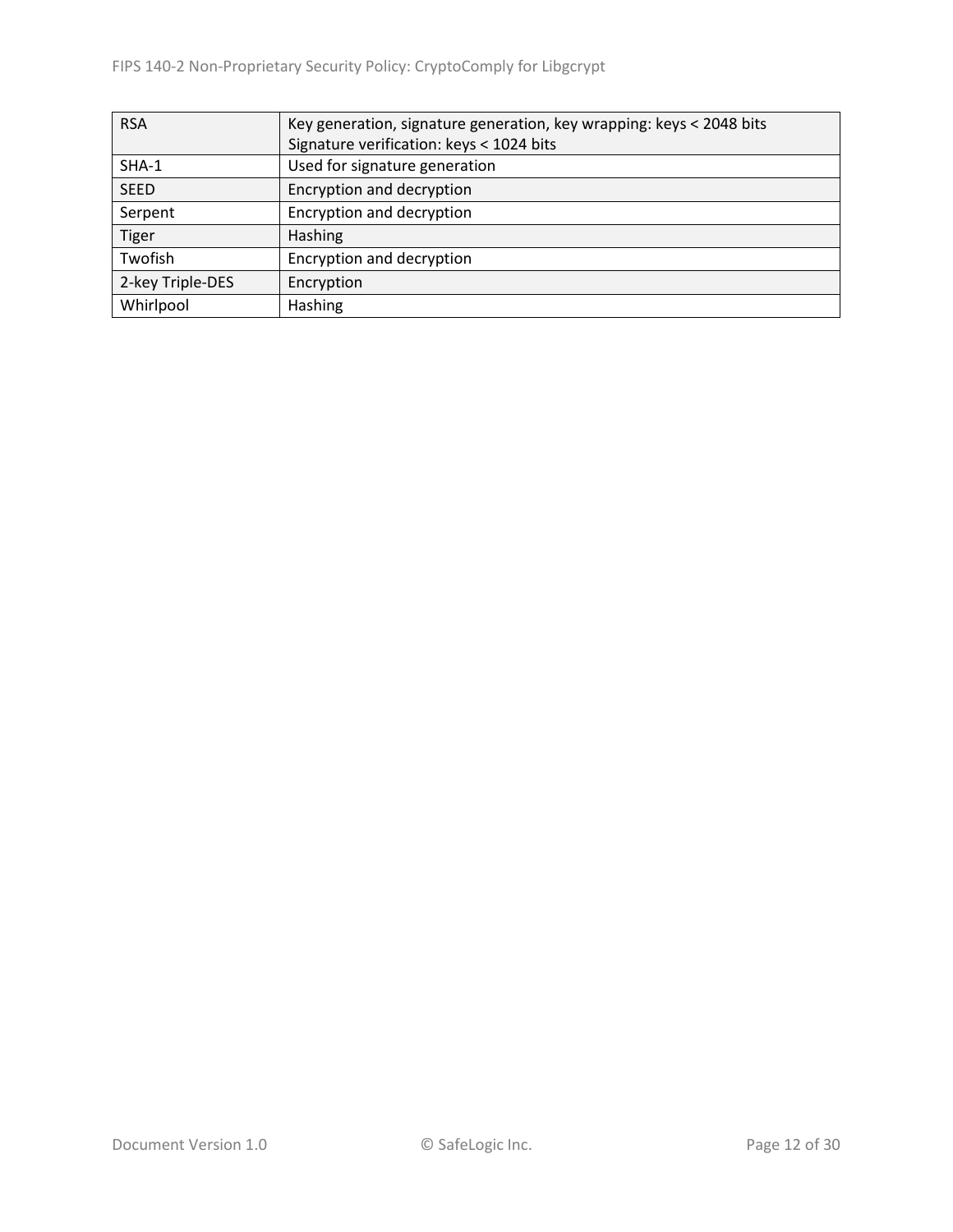# **2.2 Critical Security Parameters and Public Keys**

#### **2.2.1 Critical Security Parameters**

The table below provides a complete list of Critical Security Parameters (CSPs) used within the module.

#### **Table 5 - Critical Security Parameters**

<span id="page-12-1"></span><span id="page-12-0"></span>

| <b>CSP</b>             | <b>Generation</b>                                                                                      | <b>Storage</b>        | <b>Entry/Output</b>                                                                                 | <b>Zeroization</b>                                                                           |
|------------------------|--------------------------------------------------------------------------------------------------------|-----------------------|-----------------------------------------------------------------------------------------------------|----------------------------------------------------------------------------------------------|
| AES Keys <sup>19</sup> | N/A<br>The key is passed<br>into the module via<br>API input parameter                                 | Application<br>memory | API input/output parameters<br>and return values within the<br>physical boundaries of the<br>module | Automatically zeroized when freeing the<br>cipher handler by calling<br>gcry_cipher_close()  |
| Triple-DES Keys        | N/A<br>The key is passed<br>into the module via<br>API input parameter                                 | Application<br>memory | API input/output parameters<br>and return values within the<br>physical boundaries of the<br>module | Automatically zeroized when freeing the<br>cipher handler by calling<br>gcry_cipher_close()  |
| DSA Private Keys       | Use of the module's<br>SP 800-90A DRBG<br>and the module's<br>186-4 DSA key<br>generation<br>mechanism | Application<br>memory | API input/output parameters<br>and return values within the<br>physical boundaries of the<br>module | Automatically zeroized when freeing the<br>cipher handler by calling<br>gcry sexp release () |
| RSA Private Keys       | Use of the module's<br>SP 800-90A DRBG<br>and the module's<br>186-4 RSA key<br>generation<br>mechanism | Application<br>memory | API input/output parameters<br>and return values within the<br>physical boundaries of the<br>module | Automatically zeroized when freeing the<br>cipher handler by calling<br>gcry_sexp_release()  |

<sup>&</sup>lt;sup>19</sup> The AES-GCM key and IV are generated randomly per IG A.5, and the Initialization Vector (IV) is a minimum of 96 bits. In the event module power is lost and restored, the consuming application must ensure that any of its AES-GCM keys used for encryption or decryption are re-distributed.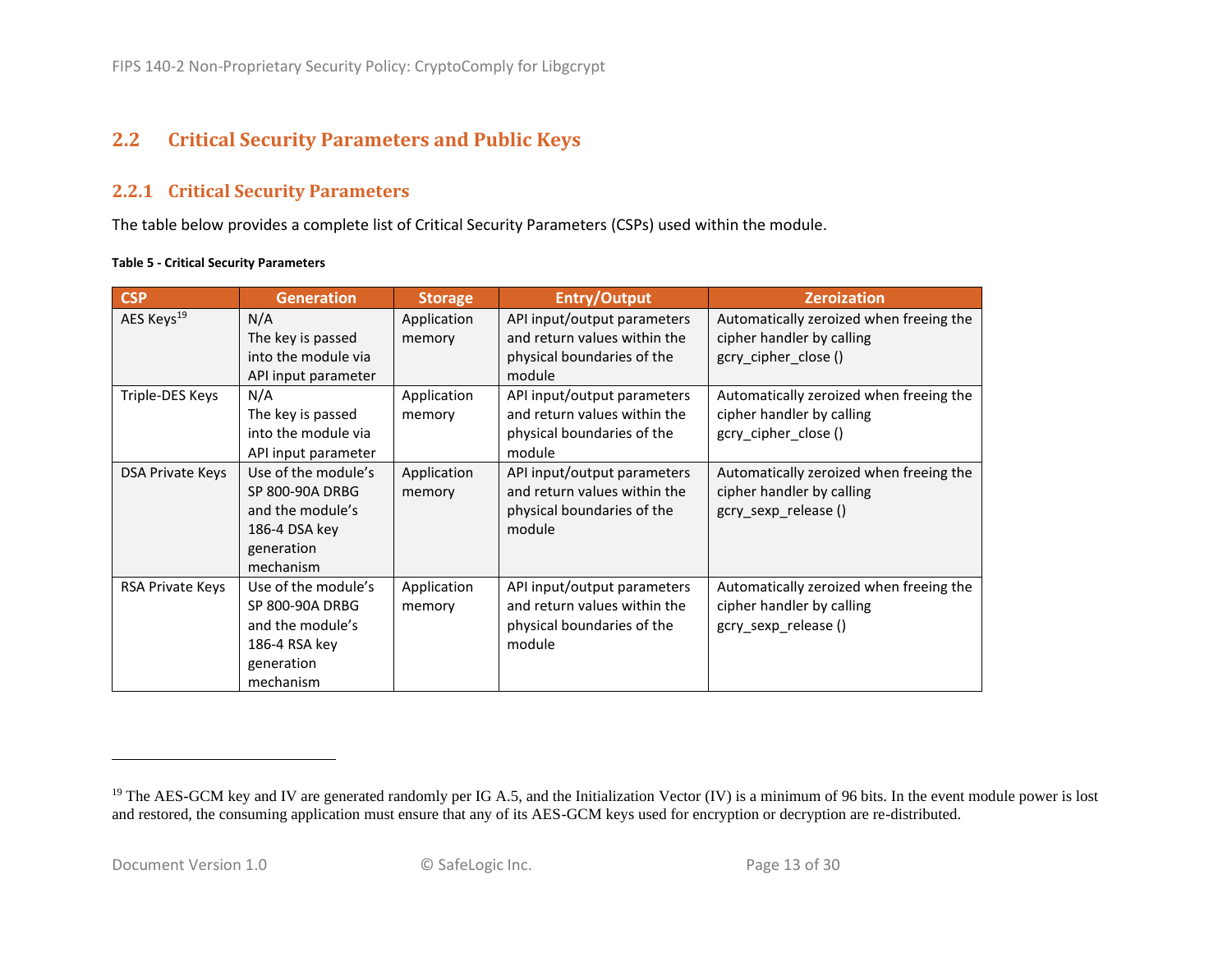| <b>CSP</b>          | <b>Generation</b>    | <b>Storage</b> | <b>Entry/Output</b>          | <b>Zeroization</b>                      |
|---------------------|----------------------|----------------|------------------------------|-----------------------------------------|
| SP 800-90A          | N/A                  | Application    | N/A                          | Automatically zeroized when freeing the |
| <b>DRBG Entropy</b> | obtained from        | memory         |                              | cipher handler by calling               |
| string              | <b>NDRNG</b>         |                |                              | gcry drbg uninstantiate()               |
| SP 800-90A          | Based on entropy     | Application    | N/A                          | Automatically zeroized when freeing the |
| DRBG Seed and       | string as defined in | memory         |                              | cipher handler by calling               |
| internal state      | SP 800-90A           |                |                              | gcry_drbg_uninstantiate()               |
| values (C and V     |                      |                |                              |                                         |
| values)             |                      |                |                              |                                         |
| <b>HMAC Keys</b>    | N/A                  | Application    | API input/output parameters  | Automatically zeroized when freeing the |
|                     | The key is passed    | memory         | and return values within the | cipher handler by calling               |
|                     | into the module via  |                | physical boundaries of the   | gcry md close()                         |
|                     | API input parameter  |                | module                       |                                         |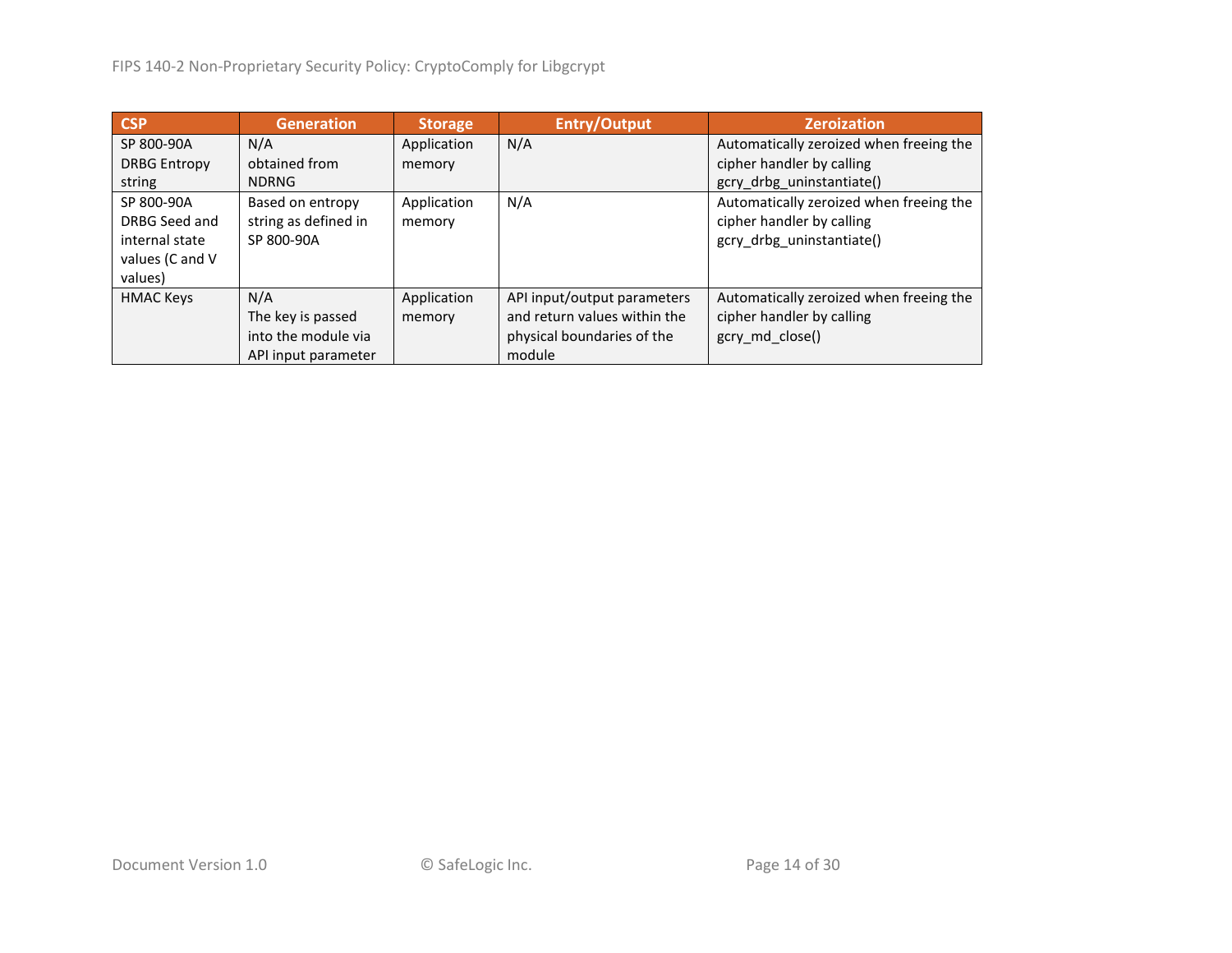#### <span id="page-14-0"></span>**2.2.2 Random Number Generation**

<span id="page-14-4"></span>The module employs a Deterministic Random Bit Generator (DRBG) based on [SP800-90A] for the creation of key components of asymmetric keys and for random number generation. The DRBG is initialized during module initialization. The module loads by default the DRBG using HMAC\_DRBG with SHA-256 and derivation function tests without prediction resistance.

The Module uses NDRNG from /dev/urandom as a source of entropy for seeding the DRBG. The NDRNG is provided by the operational environment (i.e., Linux RNG), which is within the module's physical boundary but outside of the module's logical boundary. The NDRNG provides at least 130 bits of entropy to the DRBG. The module generates cryptographic keys whose strengths are modified by available entropy.

The module performs continuous tests on the output of the DRBG to ensure that consecutive random numbers do not repeat. The underlying operating system performs the continuous test on the NDRNG which is outside the module's logical boundary but inside the physical boundary.

#### <span id="page-14-1"></span>**2.2.3 Key Generation**

The Key Generation methods implemented in the module for Approved services in FIPS mode are compliant with [SP 800-133].

For generating RSA and DSA keys the module implements asymmetric key generation services compliant with [FIPS186-4] and [SP800-90A]. A seed (i.e. the random value) used in asymmetric key generation is obtained from [SP800-90A] DRBG using unmodified output from the Approved DRBG. The module does not offer a dedicated service for generating keys for symmetric algorithms or for HMAC. In accordance with FIPS 140-2 IG D.12, the cryptographic module performs Cryptographic Key Generation (CKG) for asymmetric keys as per SP800-133 (vendor affirmed).

The module does not support manual key entry or intermediate key generation output. In addition, the module does not output keys outside its physical boundary. The keys can be entered or output from the module in plaintext form via API parameters, to and from the calling application only.

### <span id="page-14-2"></span>**2.2.4 Key/CSP Storage**

Public and private keys are provided to the module by the calling process, and are destroyed when released by the appropriate API function calls. The module does not perform persistent storage of any keys or CSPs.

#### <span id="page-14-3"></span>**2.2.5 Key/CSP Zeroization**

The memory occupied by keys is allocated by regular memory allocation operating system calls. The application is responsible for calling the appropriate destruction functions provided in the module's API listed i[n Table 8.](#page-18-3) The destruction functions overwrite the memory occupied by keys with "zeros" and deallocates the memory with the regular memory deallocation operating system call. In case of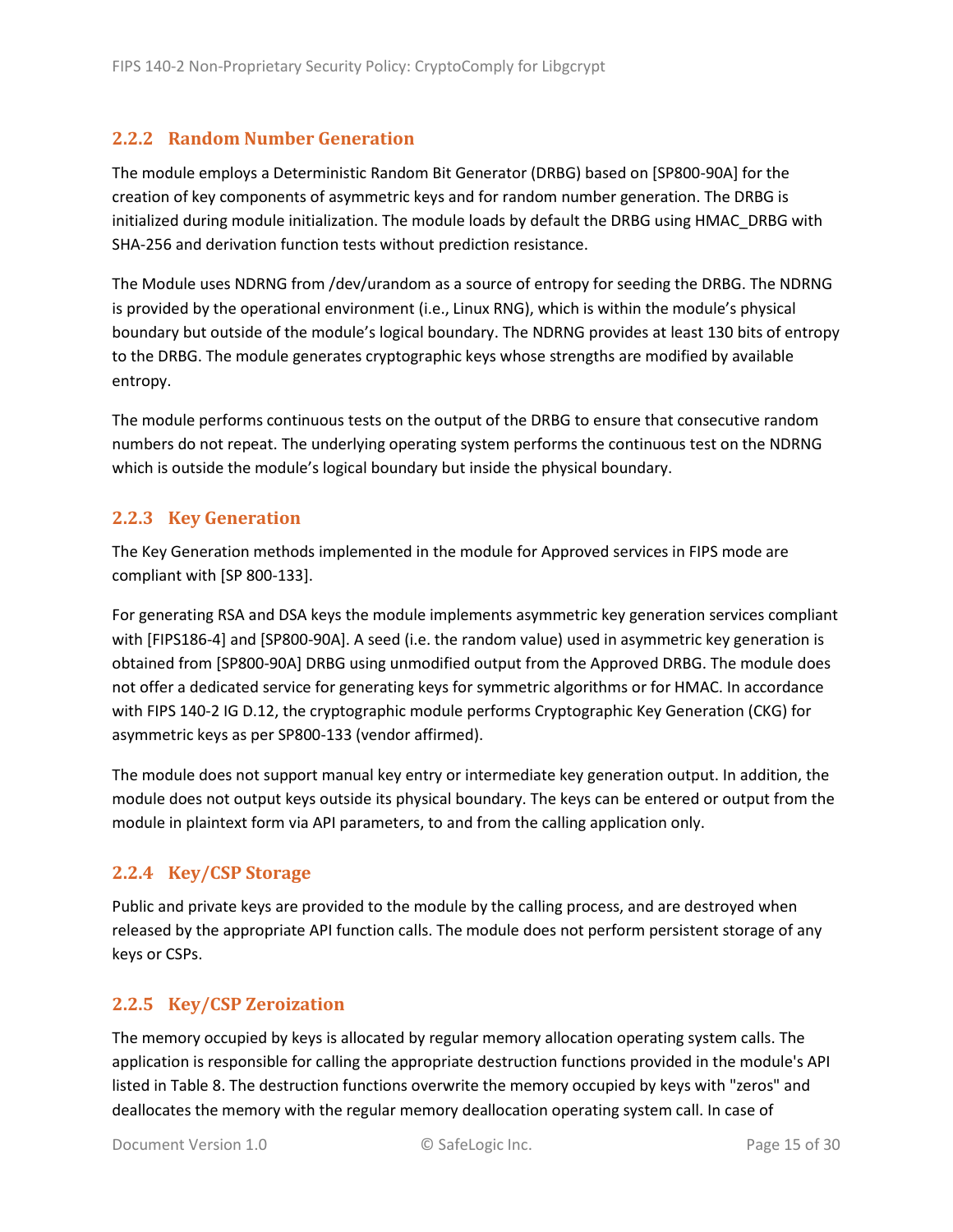abnormal termination, or swap in/out of a physical memory page of a process, the keys in physical memory are overwritten by the Linux kernel before the physical memory is allocated to another process.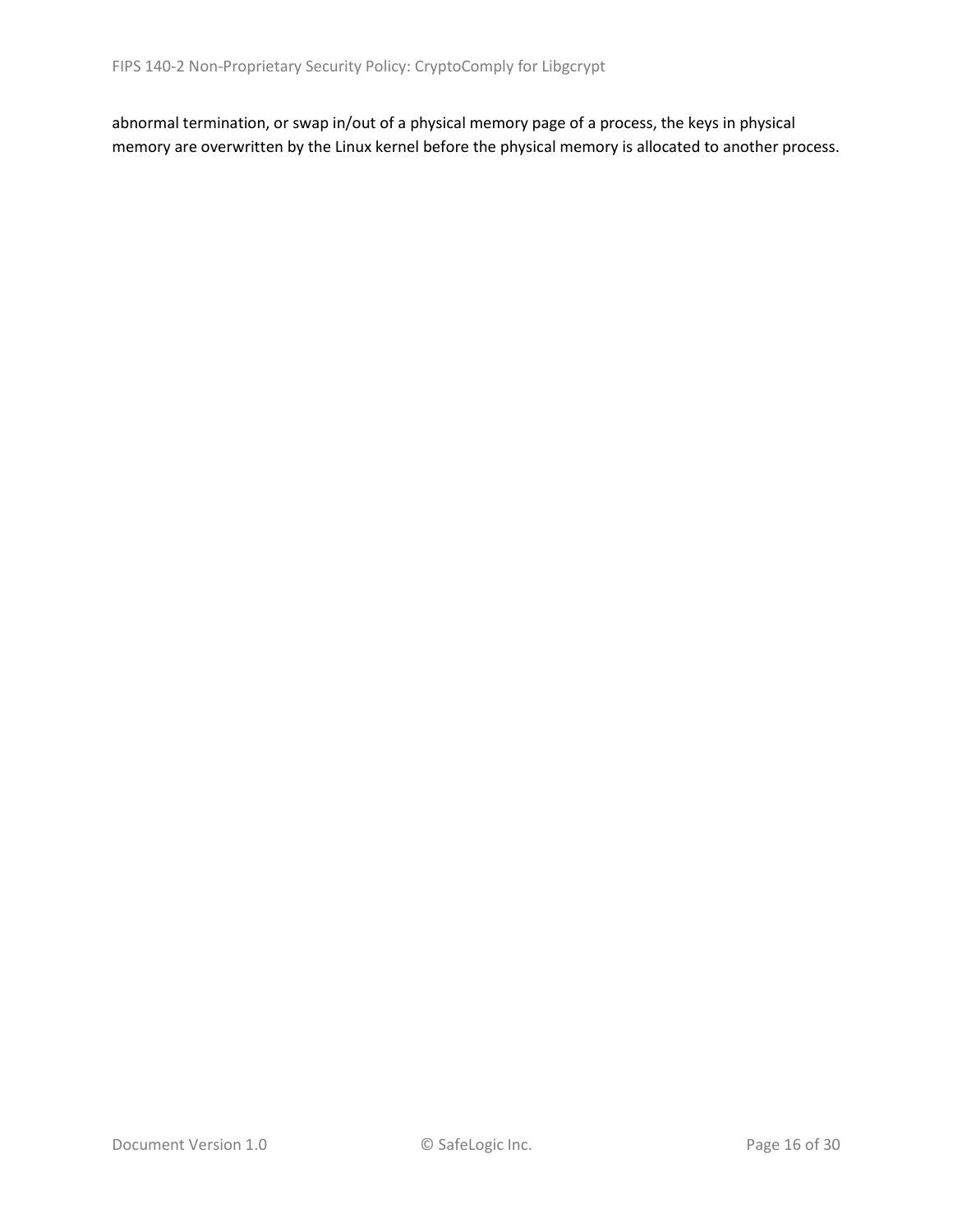# <span id="page-16-0"></span>**2.3 Module Interfaces**

<span id="page-16-1"></span>The figure below shows the module's physical and logical block diagram:



#### **Figure 1 - Module Boundary and Interfaces Diagram**

The module's physical boundary is the boundary of the General Purpose Computer (GPC) that the module is installed on, which includes a processor and memory. The interfaces (ports) for the physical boundary include the computer's network port, keyboard port, mouse port, power plug and display. When operational, the module does not transmit any information across these physical ports because it is a software cryptographic module. Therefore, the module's interfaces are purely logical.

The module's logical interfaces are provided through an Application Programming Interface (API) that a calling daemon can operate. The API itself defines the module's logical boundary, i.e. all access to the module is through this API. The API provides functions that may be called by an application (see Section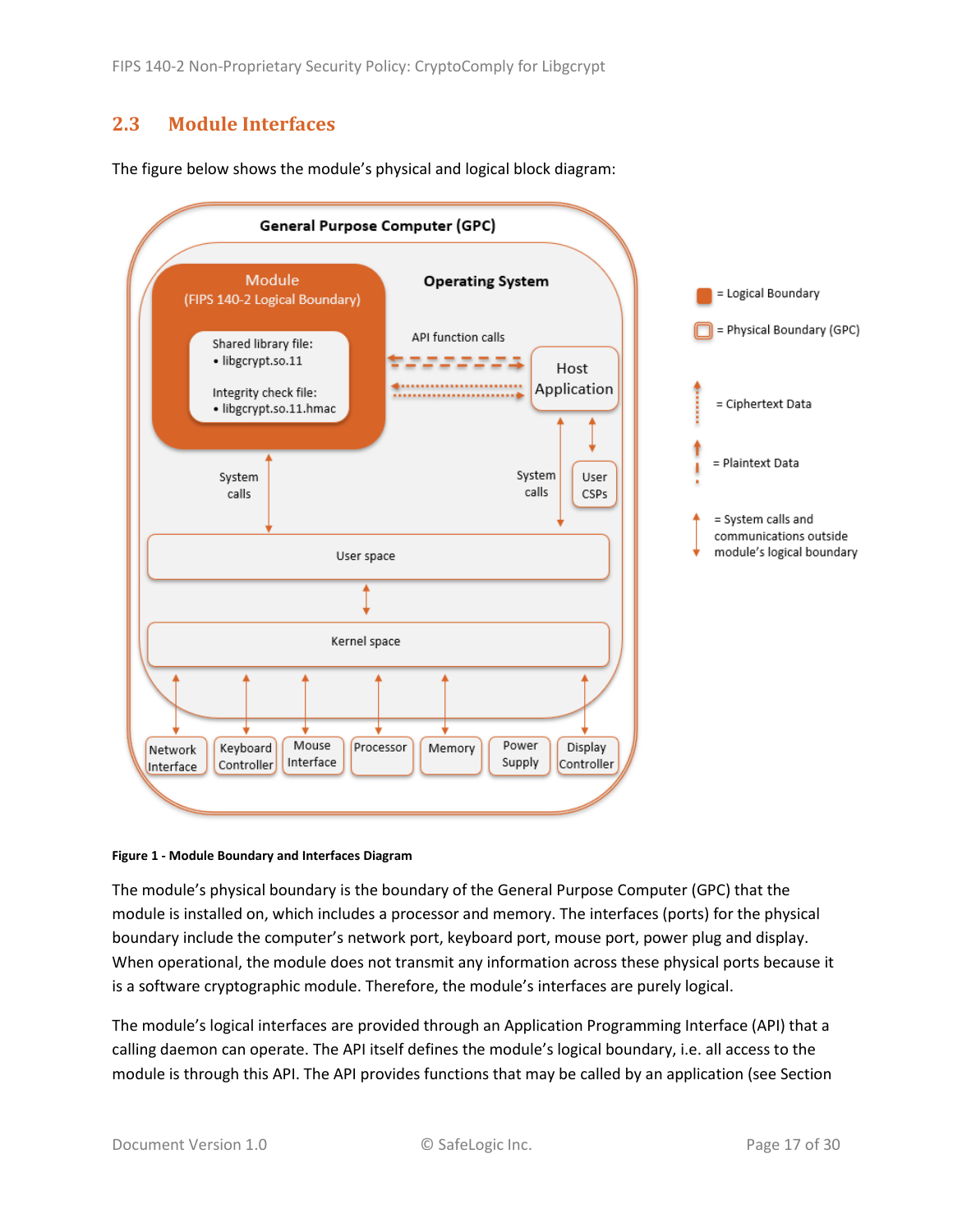[2.4.2](#page-18-2) - [Services](#page-18-2) for the list of available functions). The module distinguishes between logical interfaces by logically separating the information according to the defined API.

The API provided by the module is mapped onto the FIPS 140-2 logical interfaces, which relate to the module's callable interface as follows.

| <b>FIPS 140-2</b><br><b>Interface</b> | <b>Module Logical Interface</b>             | <b>GPC Physical Interface</b> |
|---------------------------------------|---------------------------------------------|-------------------------------|
| Data Input                            | API input parameters for data               | Network Interface             |
| Data Output                           | API output parameters for data              | Network Interface             |
| Control Input                         | API function calls, API input parameters,   | Network Interface, Keyboard   |
|                                       | /proc/sys/crypto/fips_enabled control file, | Interface, Mouse Interface    |
|                                       | /etc/gcrypt/fips_enabled configuration file |                               |
| <b>Status Output</b>                  | API return codes, API output parameters for | Display Controller, Network   |
|                                       | status                                      | Interface                     |
| Power                                 | None                                        | Power Supply                  |

| Table 6 - Logical Interface/Physical Interface Mapping |  |  |
|--------------------------------------------------------|--|--|
|--------------------------------------------------------|--|--|

#### **As shown in**

Figure 1 - [Module Boundary and Interfaces Diagram](#page-16-1) and Table 8 - Services [in FIPS Approved Mode,](#page-18-3) the output data path is provided by the data interfaces and is logically disconnected from processes performing key generation or zeroization. No key information will be output through the data output interface when the module zeroizes keys.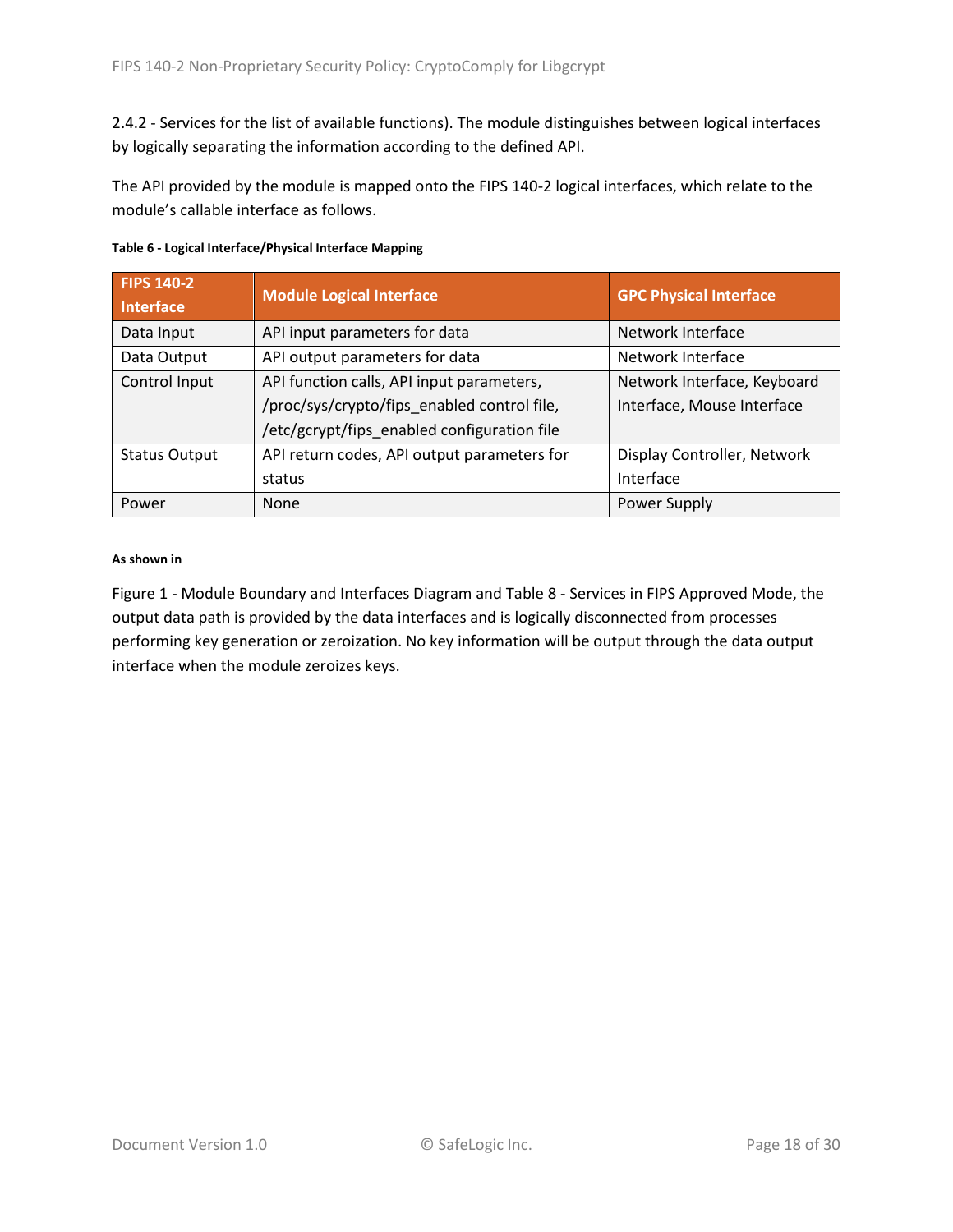# <span id="page-18-0"></span>**2.4 Roles, Services, and Authentication**

#### <span id="page-18-1"></span>**2.4.1 Roles**

The module supports two distinct operator roles, User and Crypto Officer (CO). The role is implicitly assumed based on the service requested. A user is considered the owner of the thread that instantiates the module and, therefore, only one concurrent user is allowed.

The module does not support a Maintenance role or bypass capability. The module does not support authentication.

#### **Table 7 - Description of Roles**

| <b>Role</b>   | <b>Role Description</b>                           | <b>Authentication Type</b>    |
|---------------|---------------------------------------------------|-------------------------------|
| <sub>CO</sub> | Performs module installation                      | $N/A -$ Authentication is not |
|               |                                                   | a requirement for Level 1     |
| User          | Performs all services, except module installation | $N/A -$ Authentication is not |
|               |                                                   | a requirement for Level 1     |

#### <span id="page-18-2"></span>**2.4.2 Services**

#### *2.4.2.1 FIPS Approved Mode Services*

All services implemented by the module in FIPS Approved mode are listed in Table 8 - [Services](#page-18-3) in FIPS [Approved Mode.](#page-18-3) The table includes a description of each service, service availability to the Crypto Officer and User, and CSP access. Modes of CSP access shown in the table are defined as:

- **G** = Generate: The module generates the CSP.
- **R** = Read: The module reads the CSP. The read access is typically performed before the module uses the CSP.
- **E** = Execute: The module executes using the CSP.
- **W** = Write: The module writes the CSP. The write access is typically performed after a CSP is imported into the module, when the module generates a CSP, or when the module overwrites an existing CSP.
- **Z** = Zeroize: The module zeroizes the CSP.

| <b>Service</b>        | <b>Description</b>                   | CO | <b>User</b> | <b>Key, CSP Access</b>     |
|-----------------------|--------------------------------------|----|-------------|----------------------------|
| Symmetric Encryption/ | Encrypts or decrypts a block of data |    |             | R, W, E: AES,<br>$\bullet$ |
| Decryption            | using Triple-DES and/or AES          |    |             | <b>TDES Key</b>            |
| Get Key Length        | cipher_get_keylen() function         |    |             | N/A<br>$\bullet$           |
| Get Block Length      | cipher get blocksize() function      |    |             | N/A<br>$\bullet$           |
| Check Availability of | cipher get blocksize() function      |    |             | N/A                        |
| Algorithm             |                                      |    |             |                            |

#### <span id="page-18-3"></span>**Table 8 - Services in FIPS Approved Mode**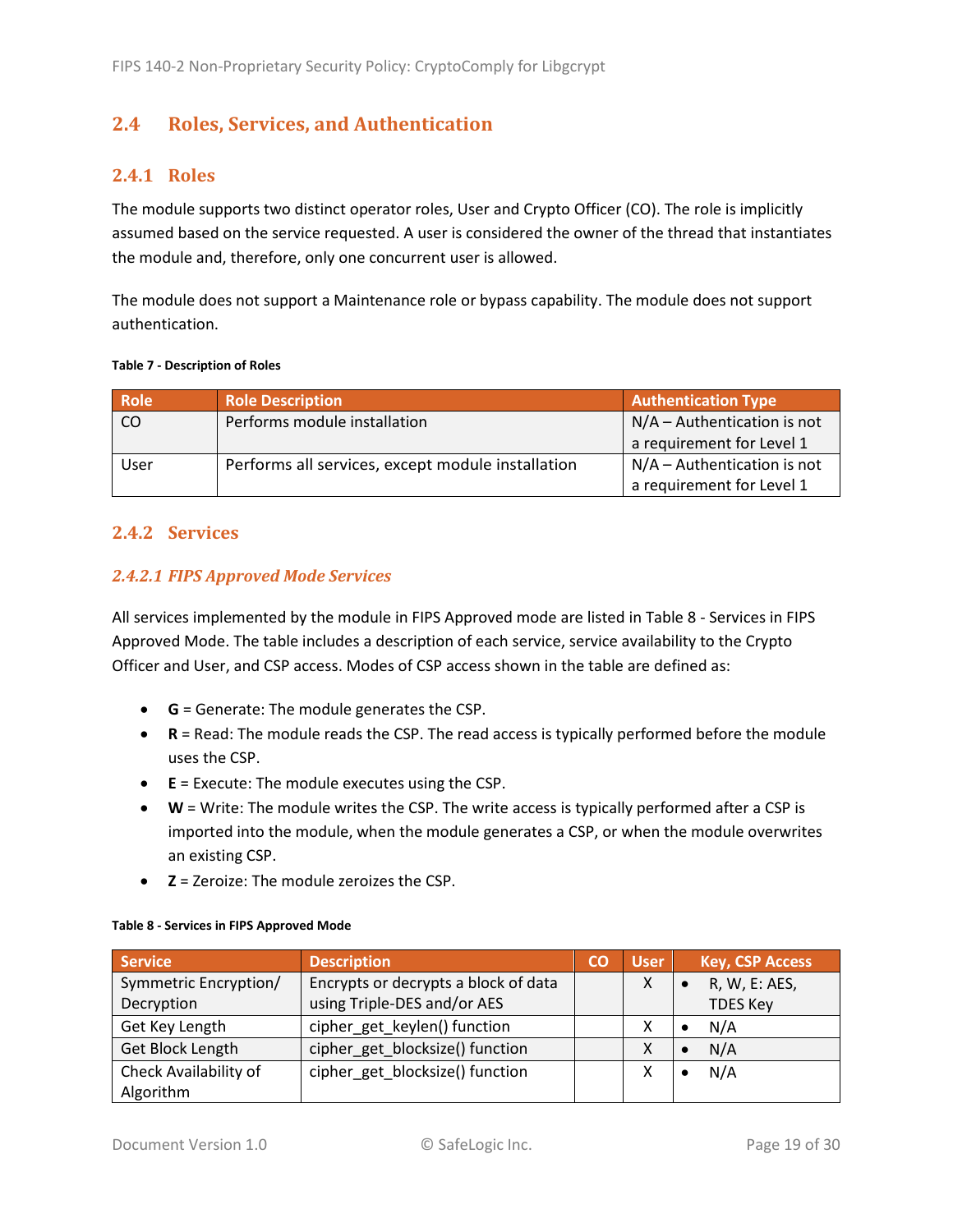| <b>Service</b>                                             | <b>Description</b>                                                                                                                  | CO | <b>User</b>  | <b>Key, CSP Access</b>                                                    |
|------------------------------------------------------------|-------------------------------------------------------------------------------------------------------------------------------------|----|--------------|---------------------------------------------------------------------------|
| Hash                                                       | Secure Hash Algorithm (SHS) hashes<br>a block of data.                                                                              |    | X            | N/A<br>$\bullet$                                                          |
| Keyed Hash (HMAC)                                          | <b>HMAC</b> function                                                                                                                |    | X            | R, W, E: HMAC<br>$\bullet$<br>Key                                         |
| <b>Digital Signature</b><br>Generation and<br>Verification | Sign and verify operation                                                                                                           |    | $\mathsf{X}$ | R, W, E: RSA, DSA<br>$\bullet$<br>Key                                     |
| Asymmetric Key<br>Generation                               | Key pair generation for RSA or DSA                                                                                                  |    | X            | R, W, E: RSA, DSA<br>$\bullet$<br>Key                                     |
| Asymmetric Encryption/<br>Decryption                       | Encrypts or decrypts using Approved<br>RSA key size                                                                                 |    | X            | R, W, E: RSA Key<br>$\bullet$<br>pair                                     |
| Random Number<br>Generation                                | Generate random numbers based<br>on the SP 800-90A DRBG                                                                             |    | X            | W, E: Entropy<br>$\bullet$<br>input string, seed<br>and internal<br>state |
| Self-tests                                                 | Performs power-up self-test on<br>demand                                                                                            |    | X            | N/A<br>$\bullet$                                                          |
| Zeroization                                                | Zeroization performed by functions<br>gcry_cipher_close(),<br>gcry_sexp_release(),<br>gcry_drbg_uninstantiate(),<br>gcry_md_close() |    | X            | W: all CSPs<br>$\bullet$                                                  |
| <b>Show Status</b>                                         | Show status of the module state                                                                                                     |    | $\mathsf{X}$ | N/A                                                                       |
| Module Installation                                        | Install and configure the module                                                                                                    | X  |              | N/A                                                                       |

#### *2.4.2.2 Non-Approved Mode Services*

In non-Approved mode, the module may use algorithms specified in [Table 4.](#page-10-2) CSP/key separation is enforced between both modes. The services available in FIPS Approved mode can also be used in non-Approved mode. The module also provides the additional non-Approved services:

- Cyclic Redundancy Code (CRC 32)
- Password based KDF (OpenPGP Salted and Itereated/Salted, RFC 4880)

### <span id="page-19-0"></span>**2.5 Physical Security**

The module is a software-only module and does not have physical security mechanisms.

## <span id="page-19-1"></span>**2.6 Operational Environment**

The module operates in a modifiable operational environment under the FIPS 140-2 definitions.

The module runs on a GPC running one of the operating systems specified in this section, i.e. the approved operational environments.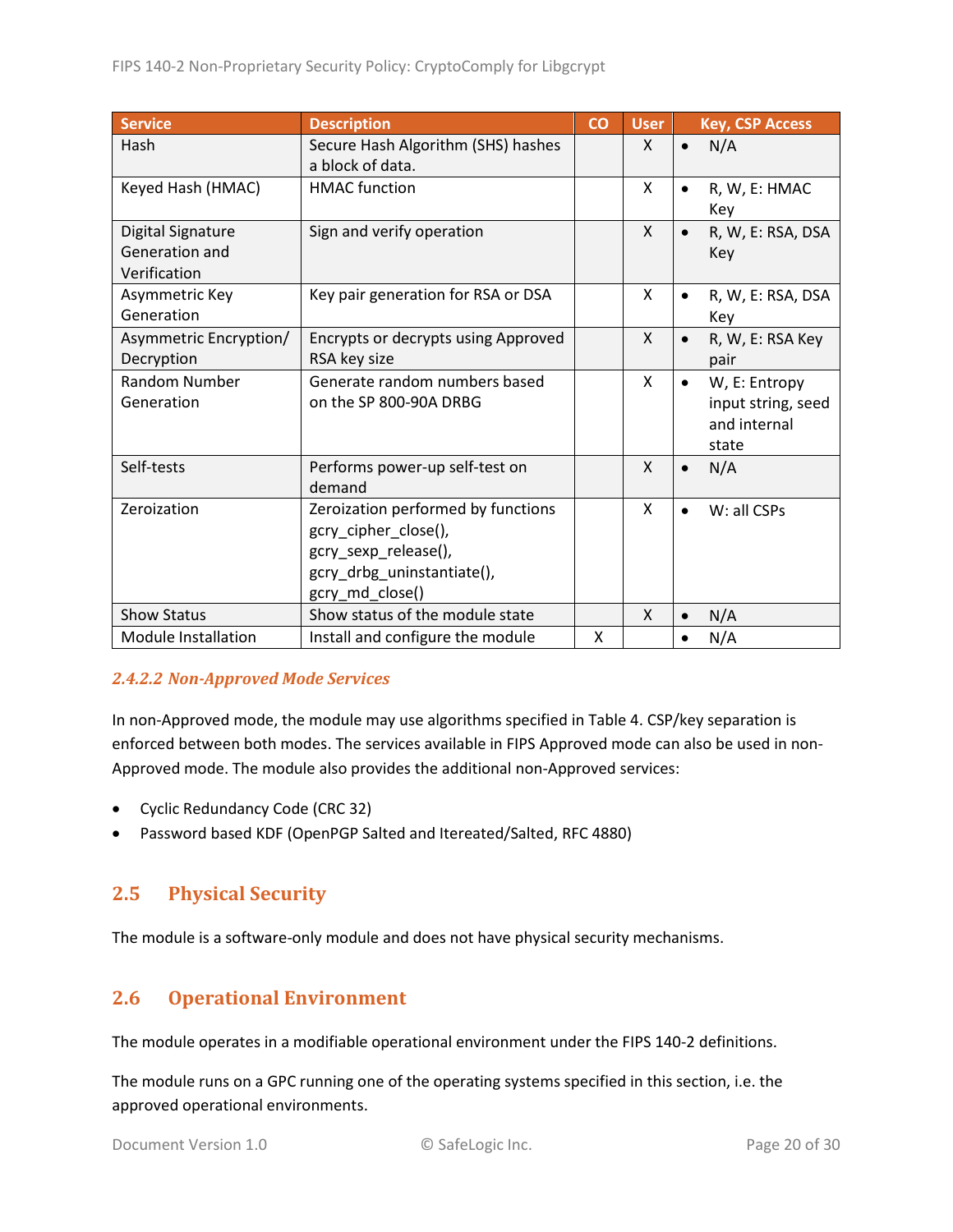The module was tested on the following platforms:

#### **Table 9 - FIPS Tested Configurations**

| <b>Operating System</b> | <b>Hardware</b>      | <b>Processor</b>                                              |
|-------------------------|----------------------|---------------------------------------------------------------|
| Oracle Linux 7.6 64-bit | 1 Oracle Server X7-2 | $\mathsf{AMD}^{\mathsf{\circ}}$ EPYC $^{\mathsf{\circ}}$ 7551 |
| Oracle Linux 7.6 64-bit | 1 Oracle Server X7-2 | Intel <sup>®</sup> Xeon <sup>®</sup> Silver 4114              |

FIPS 140-2 validation compliance is maintained for other compatible operating systems (in single user mode) where the module source code is unmodified, and the requirements outlined in NIST IG G.5 are met. No claim can be made as to the correct operation of the module or the security strengths of the generated keys when ported to an operational environment that is not listed on the validation certificate.

The GPC(s) used during testing met Federal Communications Commission (FCC) FCC Electromagnetic Interference (EMI) and Electromagnetic Compatibility (EMC) requirements for business use as defined by 47 Code of Federal Regulations, Part15, Subpart B.

### <span id="page-20-0"></span>**2.6.1 Operational Environment Policy**

The operating system is restricted to a single operator (concurrent operators are explicitly excluded). The application that requests cryptographic services is the single user of the module, even when the application is serving multiple clients. In operational mode, the ptrace(2) system call, the debugger  $(gdb(1))$  and strace $(1)$  shall be not used.

## <span id="page-20-1"></span>**2.7 Self-Tests**

The module performs power-up tests at module initialization to ensure that the module is not corrupted and that the cryptographic algorithms work as expected. The self-tests are performed without any user intervention.

### <span id="page-20-2"></span>**2.7.1 Power-Up Self-Tests**

The module performs power-on self-tests (POST) automatically during loading of the module by making use of default entry point (DEP) without any user intervention. While the power-up tests are in progress, services are not available and input or output is not possible: the module is single-threaded and will not return to the calling application until the self-tests are completed successfully. If any of the self-test fails module enters Error state. If all the self-tests are successful, then the module is operational and cryptographic functionality is available for use.

The integrity of the module is verified by comparing the HMAC-SHA-256 value calculated at run time with the HMAC value stored in the HMAC file that was computed at build time.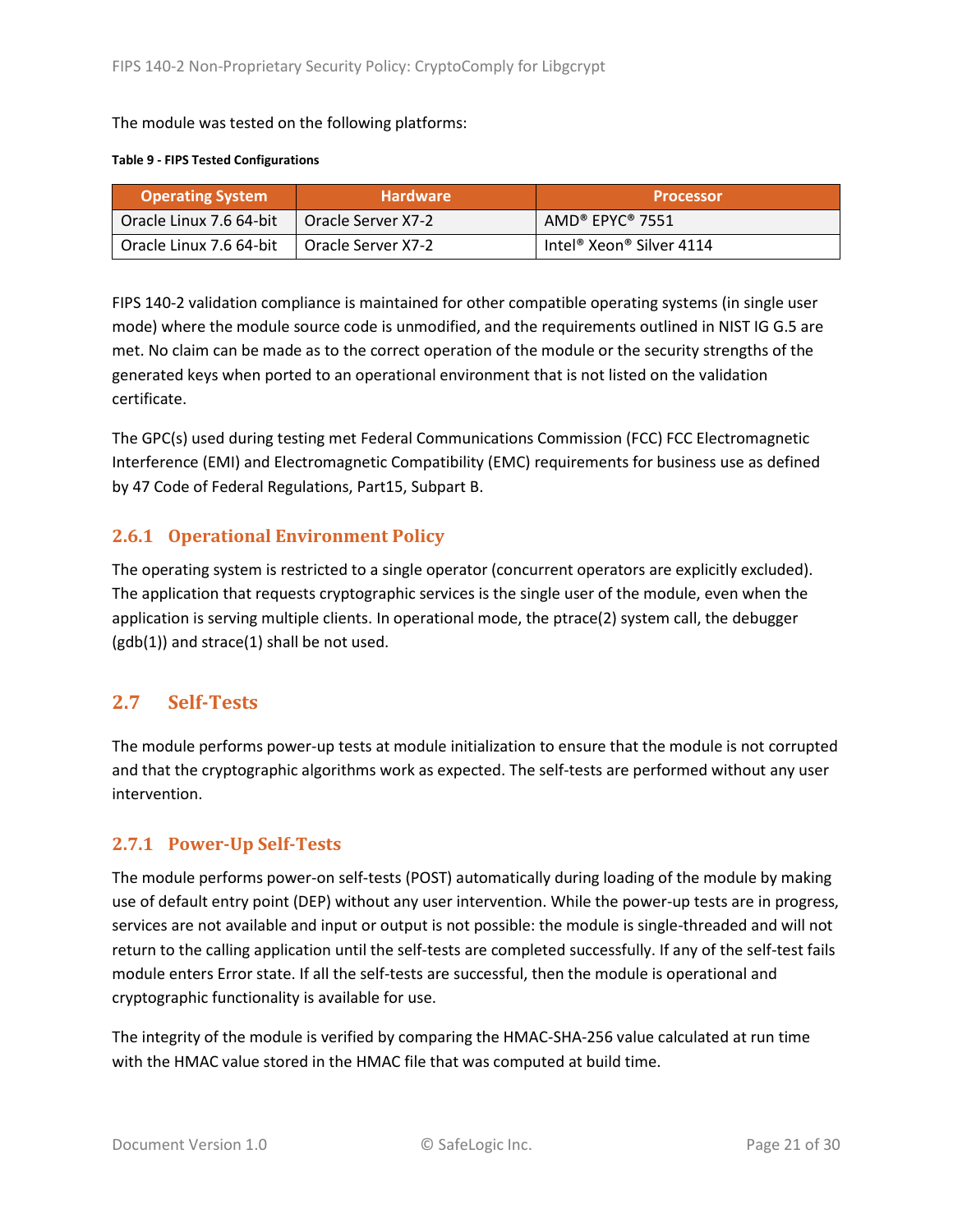| <b>Algorithm</b>    | <b>Test</b>                                                              |
|---------------------|--------------------------------------------------------------------------|
| Module Integrity    | HMAC-SHA-256 Integrity Test (Cert. #C709                                 |
| <b>Test</b>         |                                                                          |
| AES (128, 192, 256) | KATs, encryption and decryption tested separately                        |
| <b>DRBG</b>         | KATs for Hash, HMAC, and CTR                                             |
|                     | The module supports health tests for the DRBG Instantiate, Generate, and |
|                     | <b>Reseed Functions</b>                                                  |
| <b>DSA</b>          | PCT for signature generation/verification                                |
| <b>HMAC</b>         | KATs for HMAC-SHA-1, HMAC-SHA-224, HMAC-SHA-256, HMAC-SHA-384,           |
|                     | HMAC-SHA-512                                                             |
| <b>RSA</b>          | KATs for signature generation/verification                               |
| <b>SHS</b>          | KATs for SHA-1, SHA-224, SHA-256, SHA-384, SHA-512                       |
| Triple-DES          | KATs, encryption and decryption tested separately                        |

#### <span id="page-21-0"></span>**2.7.2 On Demand Self-Tests**

The module provides the Self-Test service to perform self-tests on demand. This service performs the same cryptographic algorithm tests executed during power-up. To invoke the on-demand self-tests, the user can make a call to the gcry\_control (GCRYCTL\_SELFTEST) function. During the execution of the ondemand self-tests, services are not available and no data output or input is possible.

### <span id="page-21-1"></span>**2.7.3 Conditional Self-Tests**

If any of the conditional test fails, the module enters the Error state. The module implements the following conditional self-tests upon random number generation or key generation.

| Test<br>Target | <b>Description</b>                                                                          |
|----------------|---------------------------------------------------------------------------------------------|
| <b>DRBG</b>    | Continuous Random Number Generator Test (random/drbg.c:cdrbg fips continuous test)          |
|                | The module also implements the SP 800-90A Section 11.3 Health Tests                         |
| <b>DSA</b>     | Pairwise Consistency Test: signature generation and verification (cipher/dsa.c:test keys()) |
| <b>RSA</b>     | Pairwise Consistency Test: signature generation and verification (cipher/rsa.c:test keys()) |

#### <span id="page-21-2"></span>**2.7.4 Error State**

The Module enters the Error state with an error message, on the failure of any POST or conditional test. In the Error state, all data output is inhibited and no cryptographic operations are allowed. The error can be recovered by calling gcry\_control(GCRYCTL\_SELFTEST) function that reruns the POST. The module enters Fatal Error state when random numbers are requested in error state or when requesting cipher operations on deallocated handle. In Fatal Error state the module is aborted and is not available for use. The module needs to be reloaded in order to recover from Fatal Error state.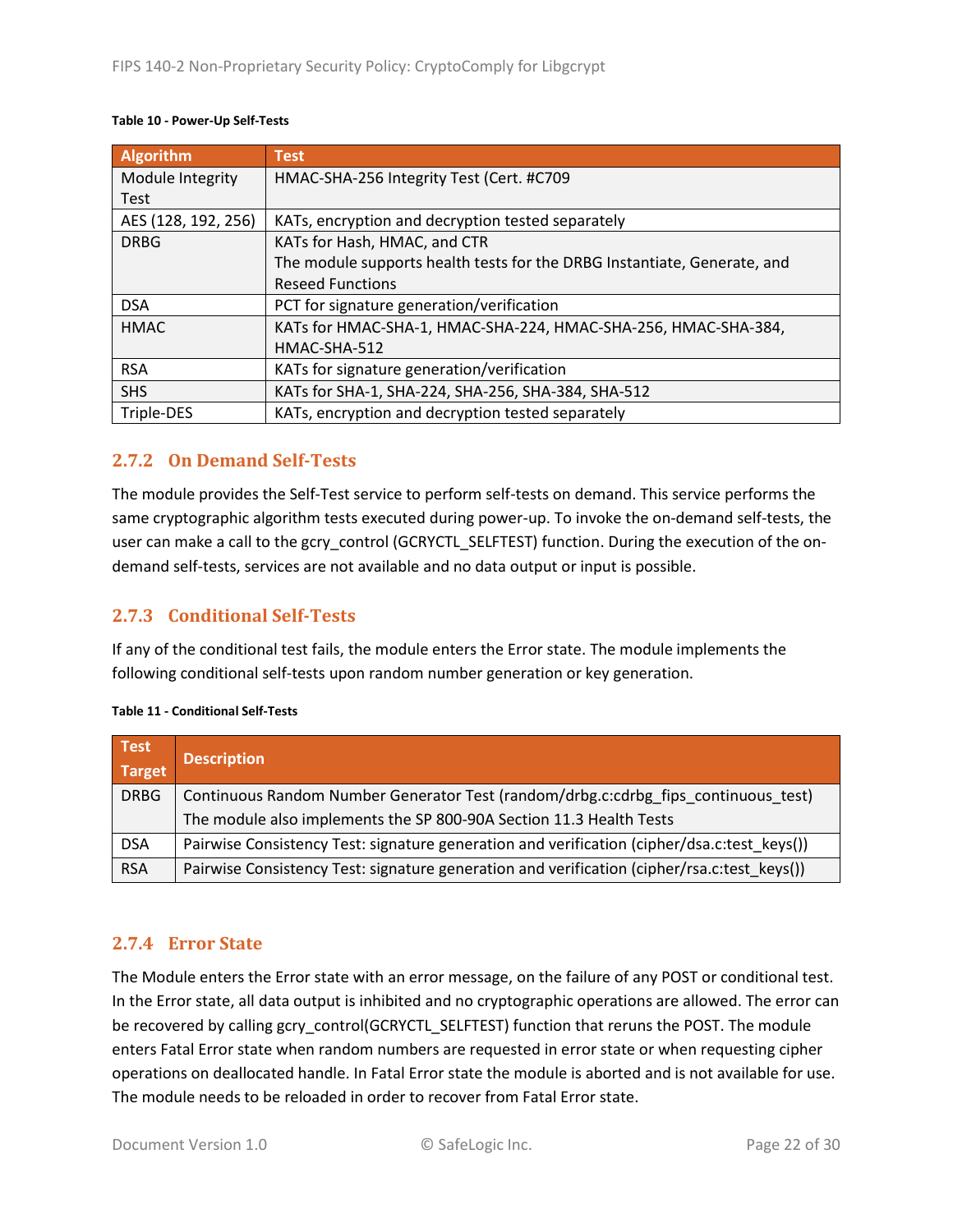## <span id="page-22-0"></span>**2.8 Mitigation of Other Attacks**

#### <span id="page-22-1"></span>**2.8.1 RSA blinding**

The module uses a blinding technique for RSA decryption to mitigate real world timing attacks over a network. Instead of using the RSA decryption directly, a blinded value (y = x·re mod n) is decrypted and the unblinded value  $(x' = y' \cdot r - 1 \mod n)$  returned. The blinding value "r" is a random value with the size of the modulus "n" and generated with `GCRY\_WEAK\_RANDOM' random level.

#### <span id="page-22-2"></span>**2.8.2 Weak Triple-DES key detection**

Weak Triple-DES keys are detected as follows. In DES there are 64 known keys which are weak because they produce only one, two, or four different subkeys in the subkey scheduling process. The keys in this table have all their parity bits cleared.

```
static byte weak keys[64][8] =
```
{

```
{ 0x00, 0x00, 0x00, 0x00, 0x00, 0x00, 0x00, 0x00 }, /*w weak keys*/
{ 0x00, 0x00, 0x1e, 0x1e, 0x00, 0x00, 0x0e, 0x0e },
{ 0x00, 0x00, 0xe0, 0xe0, 0x00, 0x00, 0xf0, 0xf0 },
{ 0x00, 0x00, 0xfe, 0xfe, 0x00, 0x00, 0xfe, 0xfe },
{ 0x00, 0x1e, 0x00, 0x1e, 0x00, 0x0e, 0x00, 0x0e }, /*sw semi-weak keys*/
{ 0x00, 0x1e, 0x1e, 0x00, 0x00, 0x0e, 0x0e, 0x00 },
{ 0x00, 0x1e, 0xe0, 0xfe, 0x00, 0x0e, 0xf0, 0xfe },
{ 0x00, 0x1e, 0xfe, 0xe0, 0x00, 0x0e, 0xfe, 0xf0 },
{ 0x00, 0xe0, 0x00, 0xe0, 0x00, 0xf0, 0x00, 0xf0 }, /*sw*/
{ 0x00, 0xe0, 0x1e, 0xfe, 0x00, 0xf0, 0x0e, 0xfe },
{ 0x00, 0xe0, 0xe0, 0x00, 0x00, 0xf0, 0xf0, 0x00 },
{ 0x00, 0xe0, 0xfe, 0x1e, 0x00, 0xf0, 0xfe, 0x0e },
{ 0x00, 0xfe, 0x00, 0xfe, 0x00, 0xfe, 0x00, 0xfe }, /*sw*/
{ 0x00, 0xfe, 0x1e, 0xe0, 0x00, 0xfe, 0x0e, 0xf0 },
```
{ 0x00, 0xfe, 0xe0, 0x1e, 0x00, 0xfe, 0xf0, 0x0e },

{ 0x00, 0xfe, 0xfe, 0x00, 0x00, 0xfe, 0xfe, 0x00 },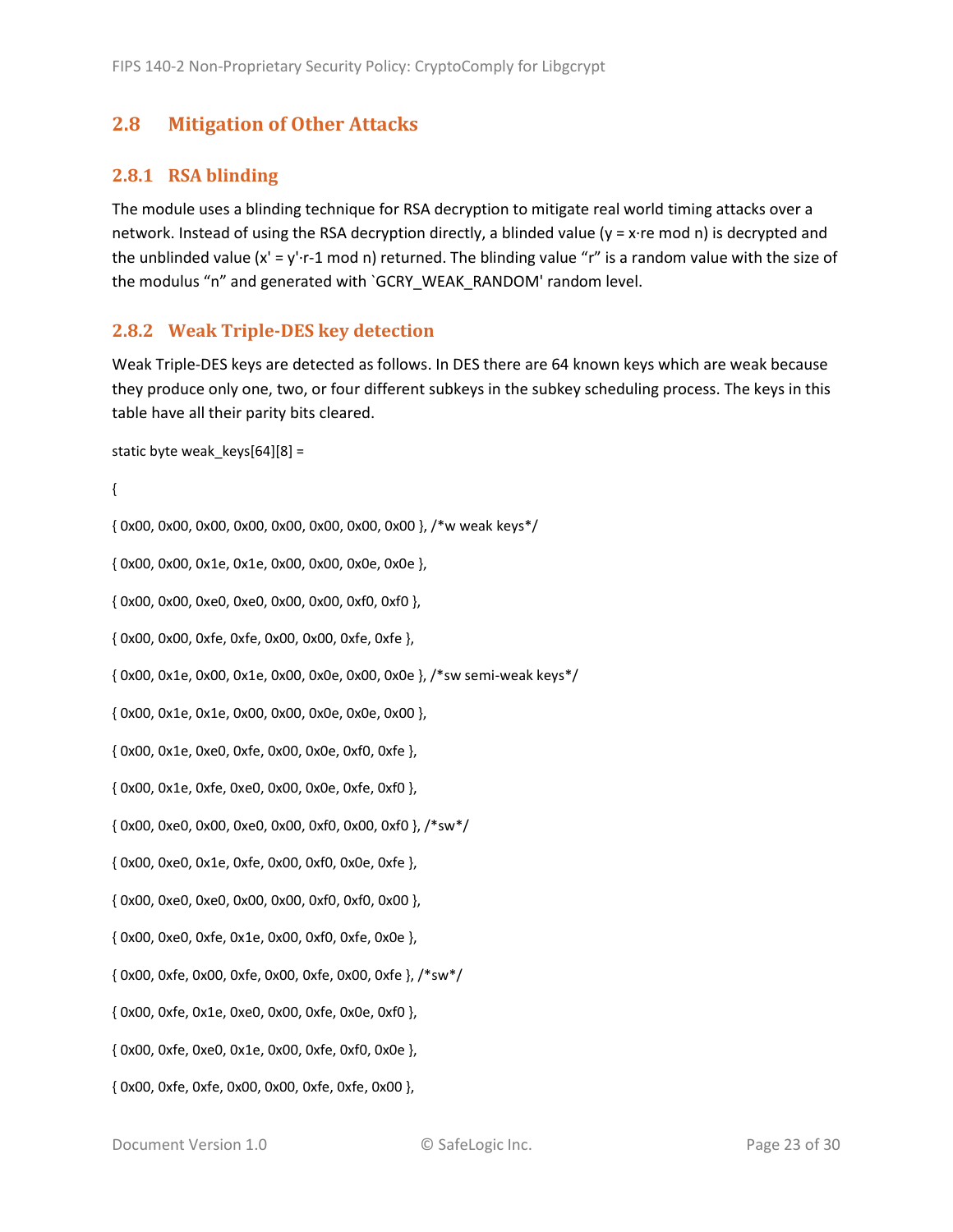{ 0x1e, 0x00, 0x00, 0x1e, 0x0e, 0x00, 0x00, 0x0e }, { 0x1e, 0x00, 0x1e, 0x00, 0x0e, 0x00, 0x0e, 0x00 }, /\*sw\*/ { 0x1e, 0x00, 0xe0, 0xfe, 0x0e, 0x00, 0xf0, 0xfe }, { 0x1e, 0x00, 0xfe, 0xe0, 0x0e, 0x00, 0xfe, 0xf0 }, { 0x1e, 0x1e, 0x00, 0x00, 0x0e, 0x0e, 0x00, 0x00 }, { 0x1e, 0x1e, 0x1e, 0x1e, 0x0e, 0x0e, 0x0e, 0x0e }, /\*w\*/ { 0x1e, 0x1e, 0xe0, 0xe0, 0x0e, 0x0e, 0xf0, 0xf0 }, { 0x1e, 0x1e, 0xfe, 0xfe, 0x0e, 0x0e, 0xfe, 0xfe }, { 0x1e, 0xe0, 0x00, 0xfe, 0x0e, 0xf0, 0x00, 0xfe }, { 0x1e, 0xe0, 0x1e, 0xe0, 0x0e, 0xf0, 0x0e, 0xf0 }, /\*sw\*/ { 0x1e, 0xe0, 0xe0, 0x1e, 0x0e, 0xf0, 0xf0, 0x0e }, { 0x1e, 0xe0, 0xfe, 0x00, 0x0e, 0xf0, 0xfe, 0x00 }, { 0x1e, 0xfe, 0x00, 0xe0, 0x0e, 0xfe, 0x00, 0xf0 }, { 0x1e, 0xfe, 0x1e, 0xfe, 0x0e, 0xfe, 0x0e, 0xfe }, /\*sw\*/ { 0x1e, 0xfe, 0xe0, 0x00, 0x0e, 0xfe, 0xf0, 0x00 }, { 0x1e, 0xfe, 0xfe, 0x1e, 0x0e, 0xfe, 0xfe, 0x0e }, { 0xe0, 0x00, 0x00, 0xe0, 0xf0, 0x00, 0x00, 0xf0 }, { 0xe0, 0x00, 0x1e, 0xfe, 0xf0, 0x00, 0x0e, 0xfe }, { 0xe0, 0x00, 0xe0, 0x00, 0xf0, 0x00, 0xf0, 0x00 }, /\*sw\*/ { 0xe0, 0x00, 0xfe, 0x1e, 0xf0, 0x00, 0xfe, 0x0e }, { 0xe0, 0x1e, 0x00, 0xfe, 0xf0, 0x0e, 0x00, 0xfe }, { 0xe0, 0x1e, 0x1e, 0xe0, 0xf0, 0x0e, 0x0e, 0xf0 }, { 0xe0, 0x1e, 0xe0, 0x1e, 0xf0, 0x0e, 0xf0, 0x0e }, /\*sw\*/ { 0xe0, 0x1e, 0xfe, 0x00, 0xf0, 0x0e, 0xfe, 0x00 }, { 0xe0, 0xe0, 0x00, 0x00, 0xf0, 0xf0, 0x00, 0x00 }, { 0xe0, 0xe0, 0x1e, 0x1e, 0xf0, 0xf0, 0x0e, 0x0e }, { 0xe0, 0xe0, 0xe0, 0xe0, 0xf0, 0xf0, 0xf0, 0xf0 }, /\*w\*/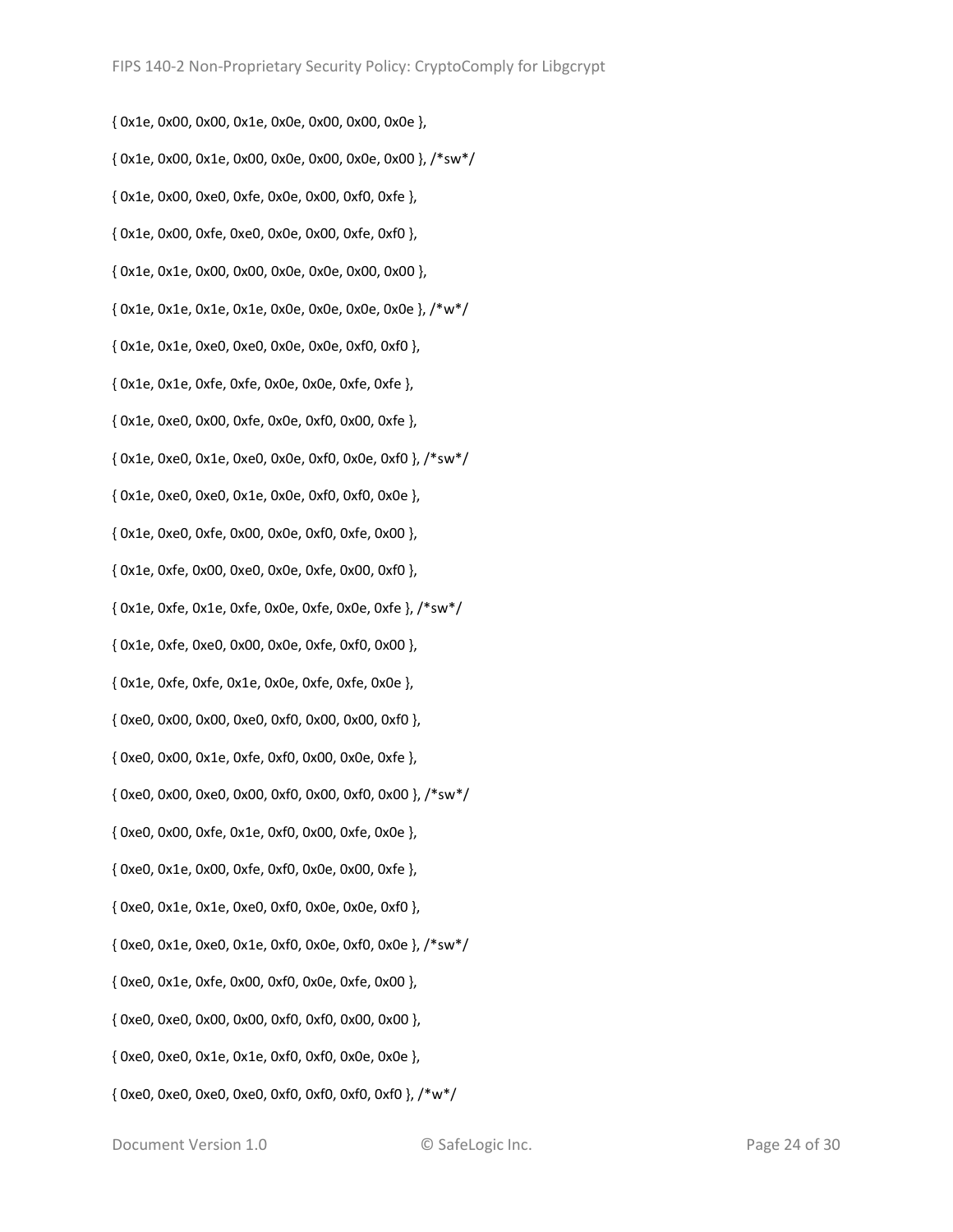{ 0xe0, 0xe0, 0xfe, 0xfe, 0xf0, 0xf0, 0xfe, 0xfe }, { 0xe0, 0xfe, 0x00, 0x1e, 0xf0, 0xfe, 0x00, 0x0e }, { 0xe0, 0xfe, 0x1e, 0x00, 0xf0, 0xfe, 0x0e, 0x00 }, { 0xe0, 0xfe, 0xe0, 0xfe, 0xf0, 0xfe, 0xf0, 0xfe }, /\*sw\*/ { 0xe0, 0xfe, 0xfe, 0xe0, 0xf0, 0xfe, 0xfe, 0xf0 }, { 0xfe, 0x00, 0x00, 0xfe, 0xfe, 0x00, 0x00, 0xfe }, { 0xfe, 0x00, 0x1e, 0xe0, 0xfe, 0x00, 0x0e, 0xf0 }, { 0xfe, 0x00, 0xe0, 0x1e, 0xfe, 0x00, 0xf0, 0x0e }, { 0xfe, 0x00, 0xfe, 0x00, 0xfe, 0x00, 0xfe, 0x00 }, /\*sw\*/ { 0xfe, 0x1e, 0x00, 0xe0, 0xfe, 0x0e, 0x00, 0xf0 }, { 0xfe, 0x1e, 0x1e, 0xfe, 0xfe, 0x0e, 0x0e, 0xfe }, { 0xfe, 0x1e, 0xe0, 0x00, 0xfe, 0x0e, 0xf0, 0x00 }, { 0xfe, 0x1e, 0xfe, 0x1e, 0xfe, 0x0e, 0xfe, 0x0e }, /\*sw\*/ { 0xfe, 0xe0, 0x00, 0x1e, 0xfe, 0xf0, 0x00, 0x0e }, { 0xfe, 0xe0, 0x1e, 0x00, 0xfe, 0xf0, 0x0e, 0x00 }, { 0xfe, 0xe0, 0xe0, 0xfe, 0xfe, 0xf0, 0xf0, 0xfe }, { 0xfe, 0xe0, 0xfe, 0xe0, 0xfe, 0xf0, 0xfe, 0xf0 }, /\*sw\*/ { 0xfe, 0xfe, 0x00, 0x00, 0xfe, 0xfe, 0x00, 0x00 }, { 0xfe, 0xfe, 0x1e, 0x1e, 0xfe, 0xfe, 0x0e, 0x0e }, { 0xfe, 0xfe, 0xe0, 0xe0, 0xfe, 0xfe, 0xf0, 0xf0 }, { 0xfe, 0xfe, 0xfe, 0xfe, 0xfe, 0xfe, 0xfe, 0xfe } /\*w\*/ };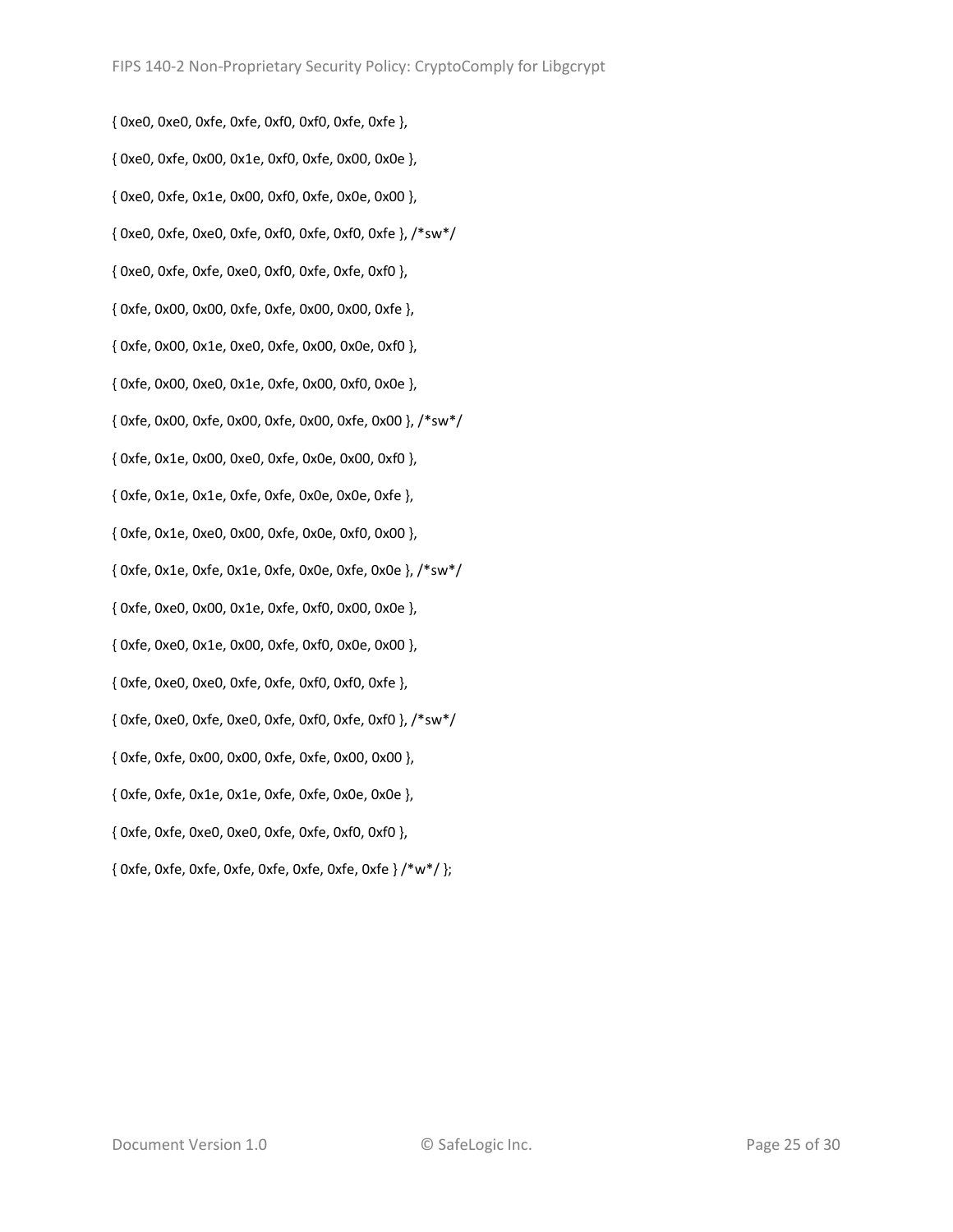# <span id="page-25-0"></span>**3 Security Rules and Guidance**

# <span id="page-25-1"></span>**3.1 Crypto Officer Guidance**

The module is provided directly to solution developers and is not available for direct download to the general public. Only the compiled module is provided to solution developers. The module and its host application shall be installed on an operating system specified in Section [2.6](#page-19-1) or one where portability is maintained.

Using a non-Approved algorithm specified in [Table 4](#page-10-2) will result in the module implicitly entering the non-Approved mode of operation.

The module needs to be put into FIPS Approved mode explicitly. If an application that uses the module for its cryptography is put into a chroot environment, the Crypto Officer must ensure one of the below methods is available to the module from within the chroot environment to ensure entry into FIPS Approved mode. Failure to do so will not allow the application to properly enter FIPS Approved mode.

If the file /proc/sys/crypto/fips\_enabled exists and contains a numeric value other than 0, the module is put into FIPS Approved mode at initialization time. This is the mechanism recommended for ordinary use, activated by using the fips=1 option in the boot loader.

<span id="page-25-3"></span>An application may request FIPS Approved mode using the control command gcry\_control (GCRYCTL\_FORCE\_FIPS\_MODE). This must be done prior to any initialization (i.e. before the gcry\_check\_version() function).

If the file /etc/gcrypt/fips\_enabled exists, the module is put into FIPS mode at initialization time. This filename does not depend on any configuration options.

Once the module has been put into FIPS Approved mode, it is not possible to switch back to non-Approved mode without terminating the process first.

If the logging verbosity level of the module has been set to at least 2, the state transitions and the selftests are logged.

# <span id="page-25-2"></span>**3.2 User Guidance**

Applications using the module need to call gcry\_control(GCRYCTL\_INITIALIZATION\_FINISHED, O) after initialization is done; that ensures that the DRBG is properly seeded, among others. gcry\_control(GCRYCTL\_TERM\_SECMEM) needs to be called before the process is terminated. The function gcry\_set\_allocation\_handler() may not be used.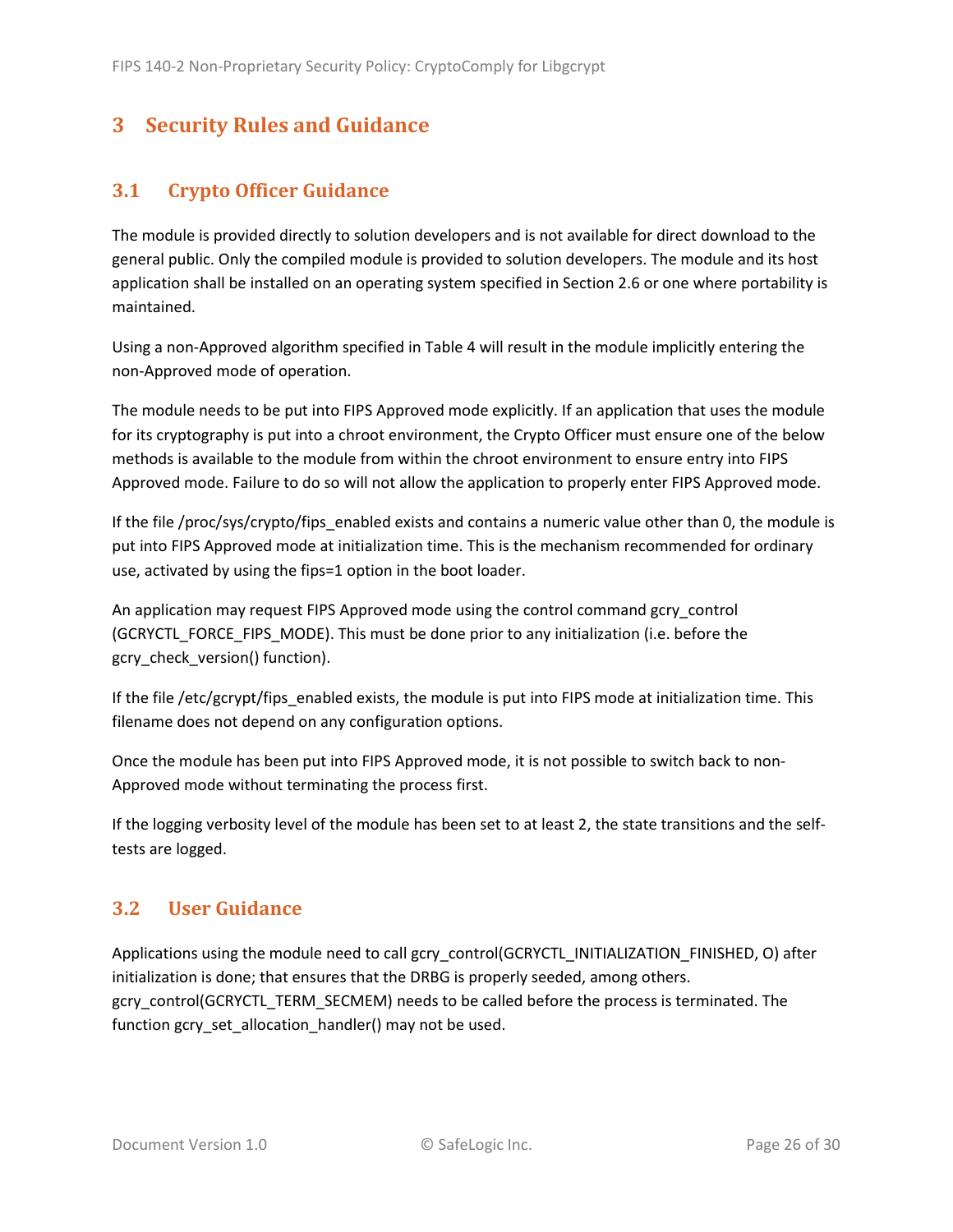The user must not call malloc/free to create/release space for keys; let the module manage space for keys, which will ensure that the key memory is overwritten before it is released. See the documentation file doc/gcrypt.texi within the source code tree for complete instructions for use.

The information pages are included within the developer package. The user can find the documentation at the following locations after having installed the developer package:

/usr/share/info/gcrypt.info-1.gz

/usr/share/info/gcrypt.info-2.gz

/usr/share/info/gcrypt.info.gz

## <span id="page-26-0"></span>**3.2.1 Three-key Triple-DES**

It is the calling application's responsibility to make sure that the three keys k1, k2 and k3 are independent. Two-key Triple-DES usage will bring the module into the non-Approved mode of operation implicitly.

Data encryption using the same three-key Triple-DES key shall not exceed 2<sup>16</sup> Triple-DES (64-bit) blocks, in accordance to [SP800-67] and IG A.13 in [FIPS140-2-IG]. The user of the module is responsible for ensuring the module's compliance with this requirement.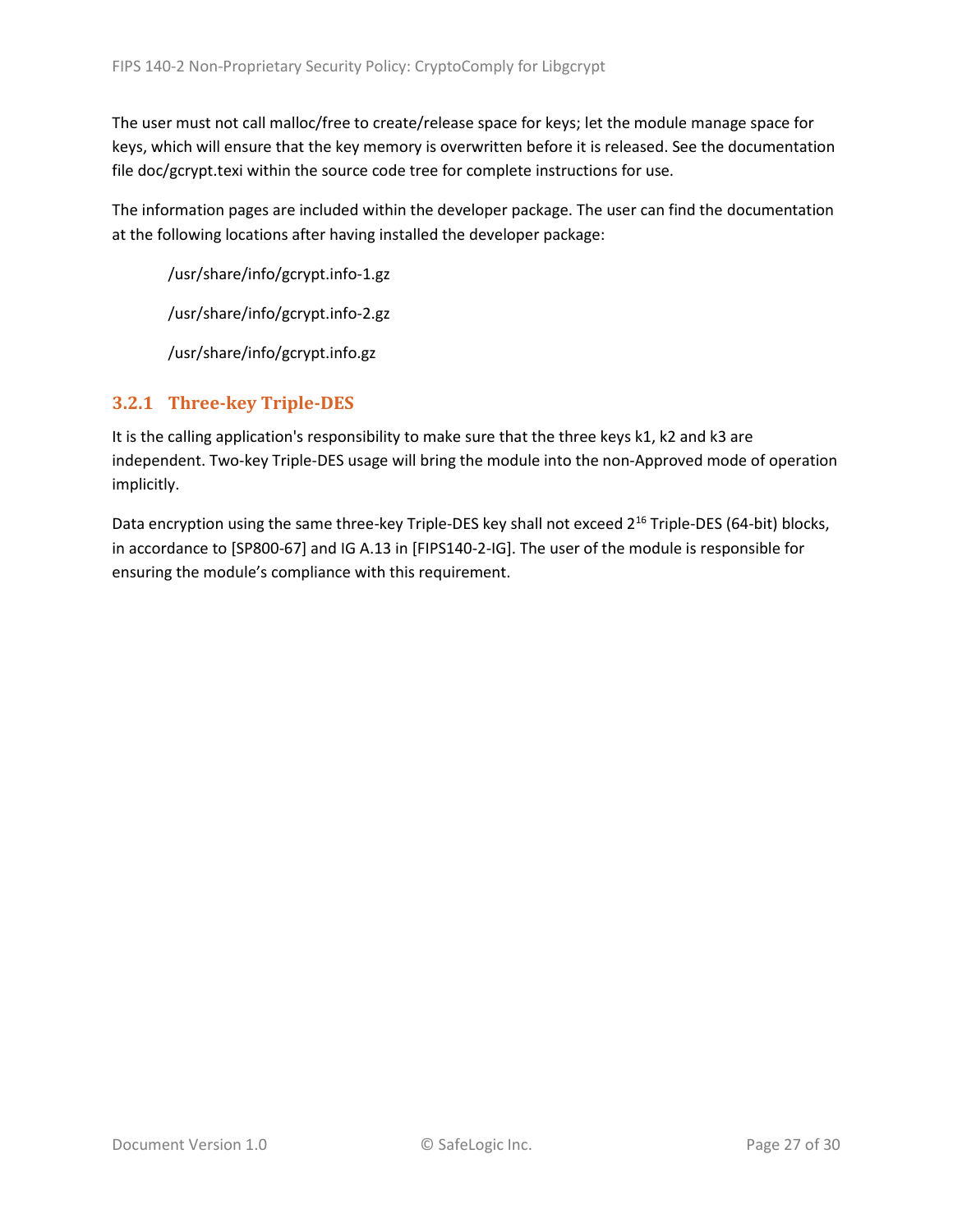# <span id="page-27-0"></span>**4 References and Acronyms**

## <span id="page-27-1"></span>**4.1 References**

### **Table 12 - References**

| <b>Abbreviation</b> | <b>Full Specification Name</b>                                              |
|---------------------|-----------------------------------------------------------------------------|
| <b>FIPS 140-2</b>   | Security Requirements for Cryptographic modules, May 25, 2001               |
| <b>FIPS 180-4</b>   | Secure Hash Standard (SHS)                                                  |
| <b>FIPS 186-4</b>   | Digital Signature Standard (DSS)                                            |
| <b>FIPS 197</b>     | <b>Advanced Encryption Standard</b>                                         |
| <b>FIPS 198-1</b>   | The Keyed-Hash Message Authentication Code (HMAC)                           |
| IG                  | Implementation Guidance for FIPS PUB 140-2 and the Cryptographic Module     |
|                     | <b>Validation Program</b>                                                   |
| <b>PKCS#1 v2.1</b>  | RSA Cryptography Standard                                                   |
| SP 800-38A          | Recommendation for Block Cipher Modes of Operation: Three Variants of       |
|                     | Ciphertext Stealing for CBC Mode                                            |
| SP 800-56B          | Recommendation for Pair-Wise Key Establishment Schemes Using Integer        |
|                     | <b>Factorization Cryptography</b>                                           |
| SP 800-67           | Recommendation for the Triple Data Encryption Algorithm (TDEA) Block Cipher |
| SP 800-89           | Recommendation for Obtaining Assurances for Digital Signature Applications  |
| SP 800-90A          | Recommendation for Random Number Generation Using Deterministic Random      |
|                     | <b>Bit Generators</b>                                                       |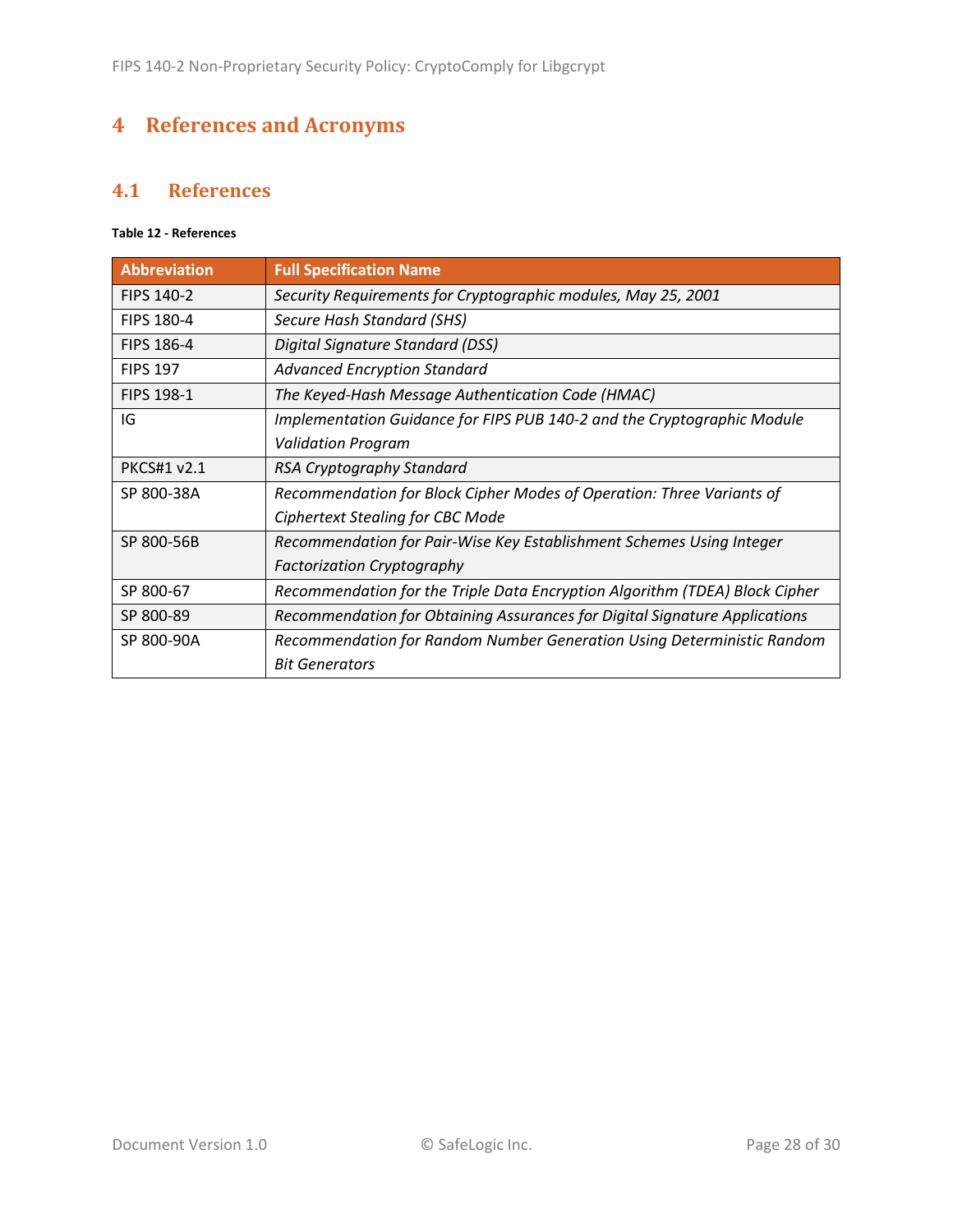## <span id="page-28-0"></span>**4.2 Acronyms**

The following table defines acronyms found in this document:

#### **Table 13 - Acronyms and Terms**

| <b>Acronym</b> | <b>Term</b>                                         |
|----------------|-----------------------------------------------------|
| <b>AES</b>     | <b>Advanced Encryption Standard</b>                 |
| API            | <b>Application Programming Interface</b>            |
| <b>CAVP</b>    | Cryptographic Algorithm Validation Program          |
| CBC            | <b>Cipher-Block Chaining</b>                        |
| <b>CCCS</b>    | Canadian Centre for Cyber Security                  |
| <b>CFB</b>     | <b>Cipher Feedback Mode</b>                         |
| <b>CMAC</b>    | Cipher-based Message Authentication Code            |
| <b>CMVP</b>    | Cryptographic Module Validation Program             |
| CO             | Crypto Officer                                      |
| <b>CSP</b>     | <b>Critical Security Parameter</b>                  |
| <b>CTR</b>     | <b>Counter Mode</b>                                 |
| <b>DES</b>     | Data Encryption Standard                            |
| <b>DRAM</b>    | <b>Dynamic Random Access Memory</b>                 |
| <b>DRBG</b>    | Deterministic Random Bit Generator                  |
| <b>DSA</b>     | Digital Signature Algorithm                         |
| ECB            | <b>Electronic Code Book</b>                         |
| <b>EMC</b>     | <b>Electromagnetic Compatibility</b>                |
| <b>EMI</b>     | Electromagnetic Interference                        |
| <b>FCC</b>     | <b>Federal Communications Commission</b>            |
| <b>FIPS</b>    | <b>Federal Information Processing Standard</b>      |
| <b>GCM</b>     | Galois/Counter Mode                                 |
| <b>GPC</b>     | <b>General Purpose Computer</b>                     |
| <b>HMAC</b>    | (Keyed-) Hash Message Authentication Code           |
| IG             | <b>Implementation Guidance</b>                      |
| <b>KAT</b>     | <b>Known Answer Test</b>                            |
| <b>KDF</b>     | <b>Key Derivation Function</b>                      |
| <b>MAC</b>     | <b>Message Authentication Code</b>                  |
| MD5            | Message Digest Algorithm MD5                        |
| N/A            | Not Applicable                                      |
| <b>NDRNG</b>   | Non Deterministic Random Number Generator           |
| <b>NIST</b>    | National Institute of Science and Technology        |
| <b>OFB</b>     | <b>Output Feedback</b>                              |
| <b>OS</b>      | <b>Operating System</b>                             |
| <b>PKCS</b>    | Public-Key Cryptography Standards                   |
| <b>PSS</b>     | Probabilistic Signature Scheme                      |
| RIPEMD         | RACE Integrity Primitives Evaluation Message Digest |
| <b>RSA</b>     | Rivest, Shamir, and Adleman                         |
| <b>SHA</b>     | Secure Hash Algorithm                               |
| <b>SHS</b>     | Secure Hash Standard                                |